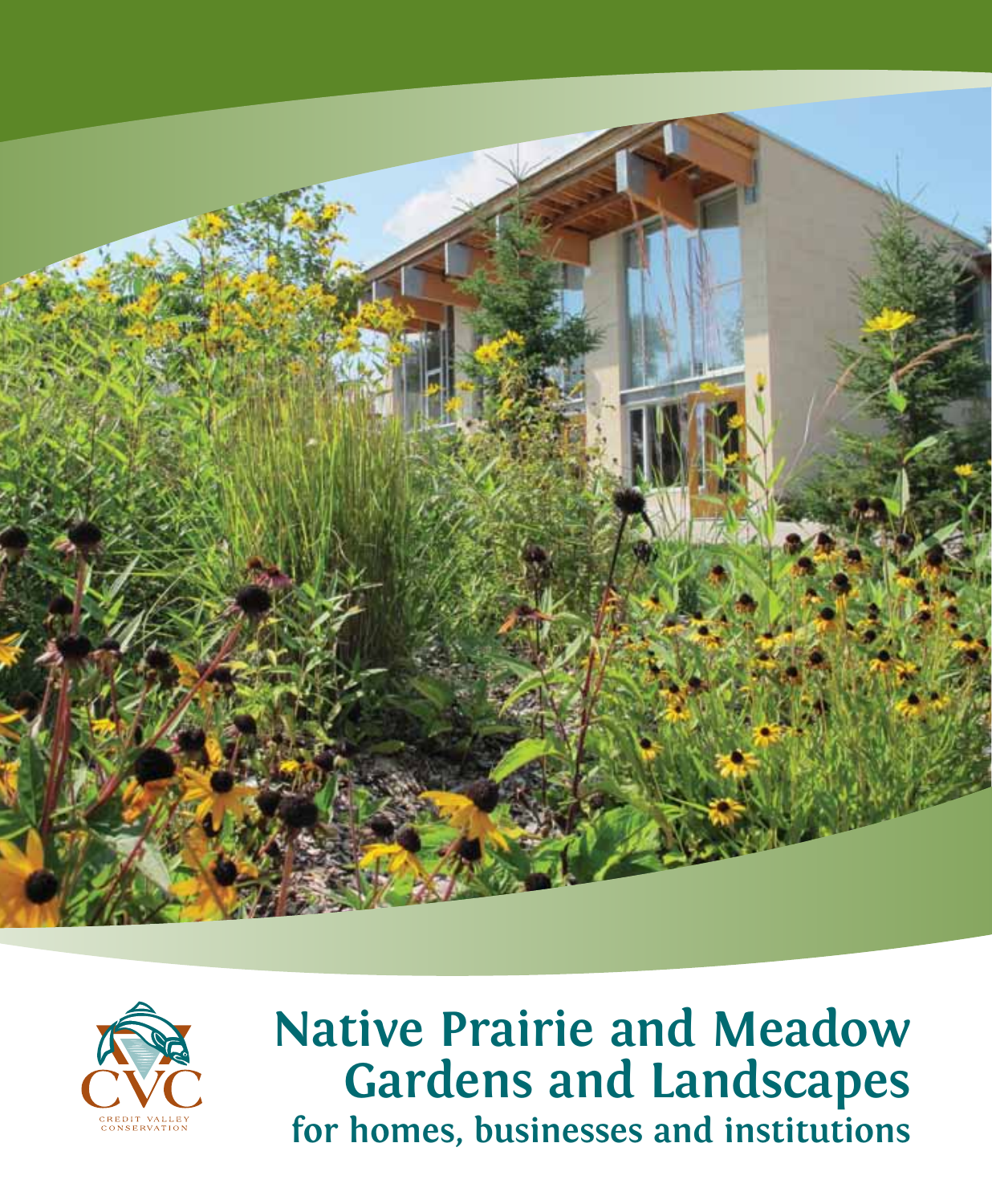## contents

| 3  | <b>Native Prairies and Meadows</b>                                                          |
|----|---------------------------------------------------------------------------------------------|
| 4  | <b>Benefits</b>                                                                             |
| 6  | <b>Prairie and Meadow Communities: Plants, Animals and</b><br><b>Unique Characteristics</b> |
| 8  | <b>Steps to Establishing a Prairie or Meadow</b>                                            |
| 8  | 1. Understand Your Site                                                                     |
| 11 | 2. Select Your Preferred Community and Specific Plants                                      |
| 13 | 3. Consider Other Design Elements                                                           |
| 15 | 4. Prepare Your Planting Area                                                               |
| 17 | 5. Installation                                                                             |
| 20 | <b>Maintenance</b>                                                                          |
| 23 | <b>References and Additional Resources</b>                                                  |
|    |                                                                                             |

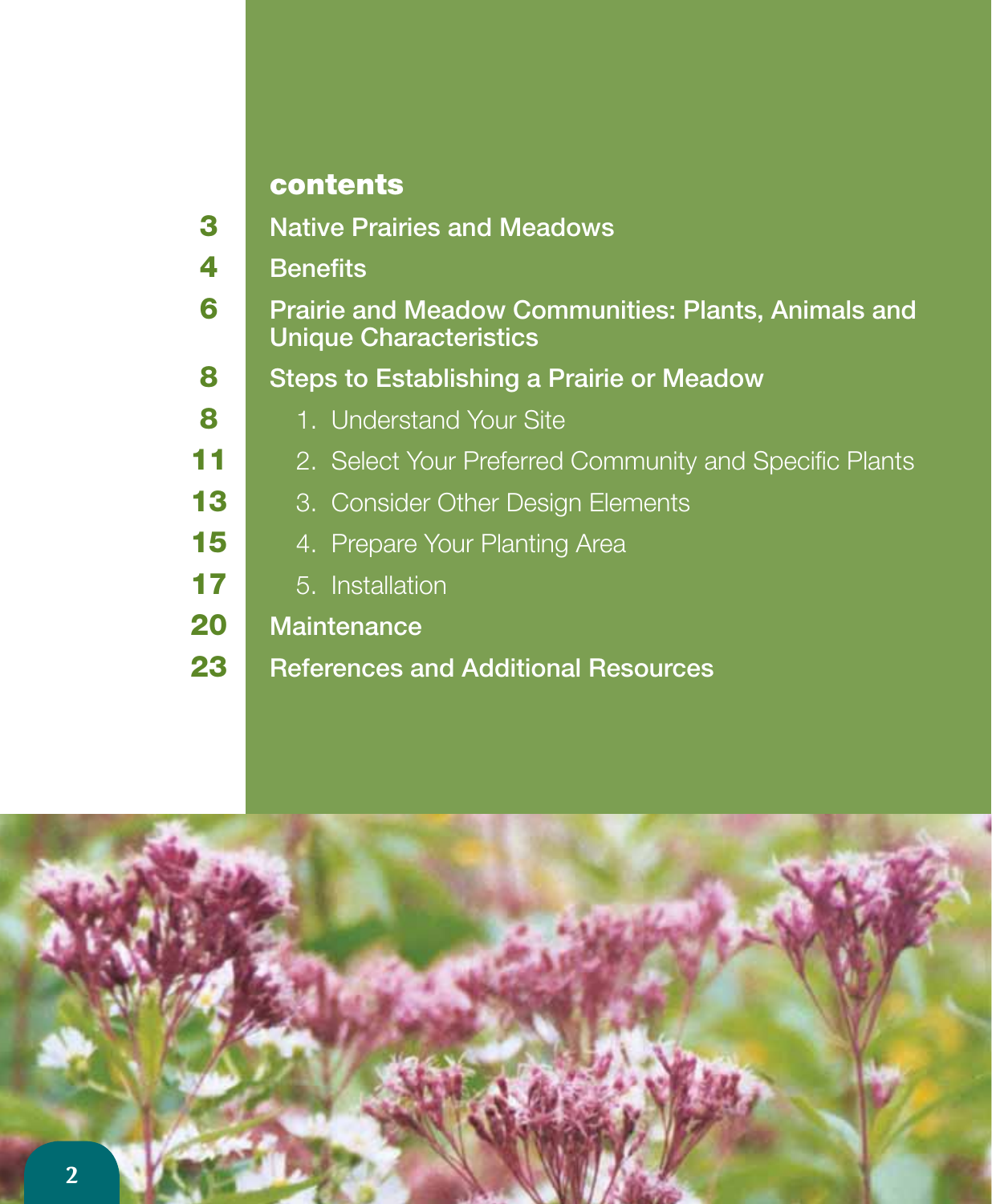

# **Native Prairies and Meadows**

*"Before manicured lawns, with their chemicals, mowers, and blowers, there were ecological meadows, with their butterflies, birds, and bees." Penny Lewis, Executive Director, Ecological Landscaping Association, USA.*

Along with vast forests, wetlands, lakes and rivers, southern Ontario once contained large areas of tallgrass prairie that stretched across to the mid-west. Tallgrass prairie is a distinct ecosystem mainly comprised of tall grasses and wildflowers. This type of prairie differs from shortgrass and mixed grass prairies also found in North America's mid-west. Tallgrass prairies were valued by First Nations and early European settlers for their diversity of plants and animals. They were a source of food, fuel, dyes, bedding and healing plants. Due to expanding human settlement, tallgrass prairie, along with many of the plants and animals species that call it home, have become increasingly rare in Ontario. It is estimated that less than three per cent of Ontario's original tallgrass prairie remains.

The Credit River Watershed and surrounding area historically contained pockets of tallgrass prairie as well as oak savanna, a related woodland ecosystem. Some remnant prairie plants and small prairies are still found in the Credit River Watershed. You can help protect and restore prairie and savanna by planting prairie plants, prairie gardens or larger areas of prairie. This will create habitat for the birds and other animals that call these ecosystems home.

**Meadows** are more common ecosystems that also consist mainly of wildflowers and grasses. Some plant species are found in both meadows and prairies, while others have adapted to the specific conditions of just one. Most wet meadows are sustained by periodic flooding, while drier meadows are typically transitional, meaning they grow in open areas and set the stage for forest regeneration. Although not as unique as tallgrass prairies, meadows are equally important in the mosaic of ecosystems that create a healthy environment. You can grow or enhance meadows on your property by planting appropriate native grasses or wildflowers in gardens or larger landscapes.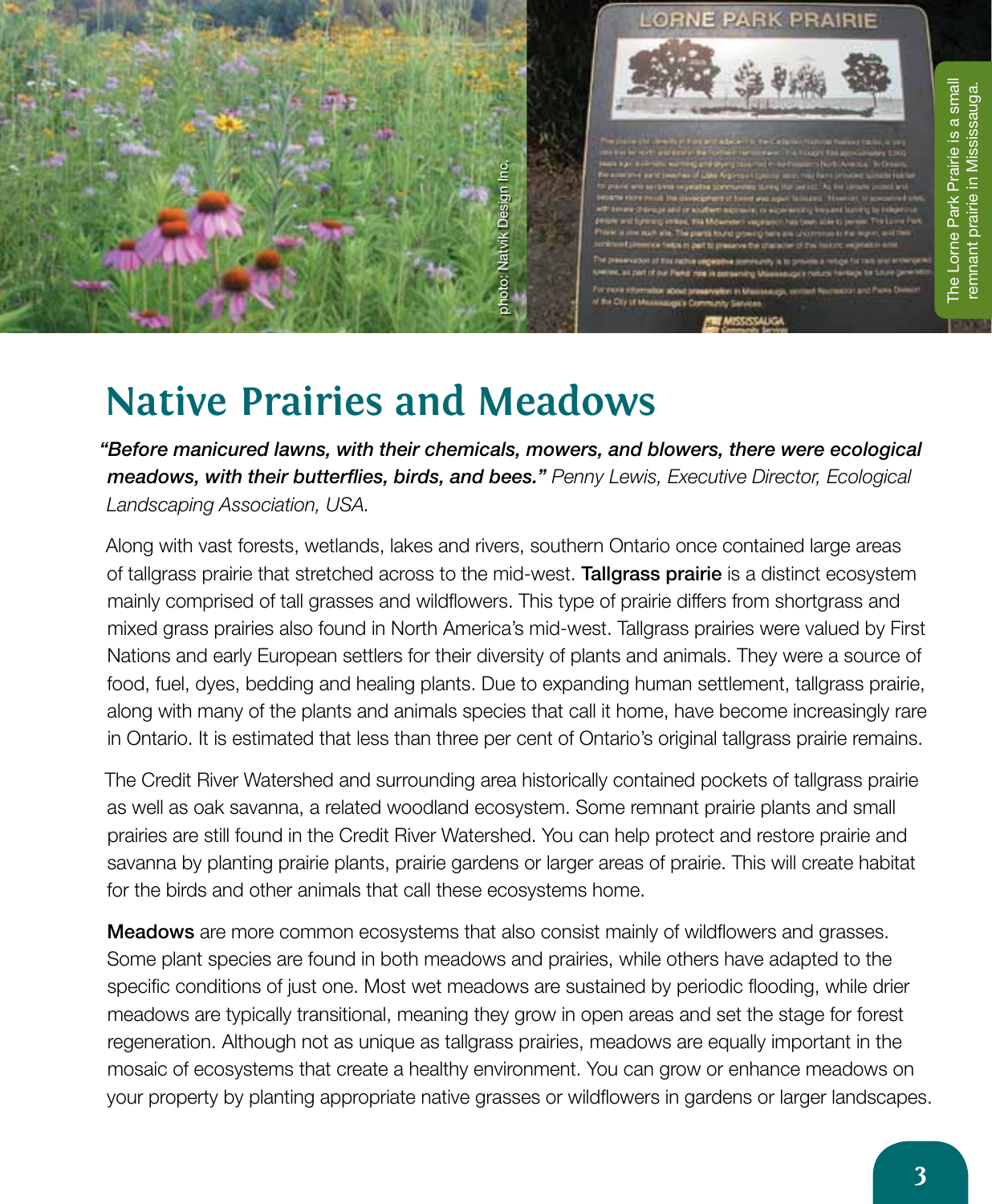

# **Benefits**

Prairie or meadow plants can be colourful additions to your garden while also contributing to biodiversity. Native plants have adapted to our local weather, soils, insects and other wildlife, and many are drought-tolerant. Once established, native prairie and meadow plants require less maintenance than lawns or annual flower beds. This saves time, money, energy, water, fertilizers and pesticides.

Other benefits of growing native prairies or meadows:

- Creates habitat for native birds, animals and pollinating insects such as butterflies
- Contributes to habitat linkages and safe movement corridors for wildlife
- Improves soil, air and water quality
- Reduces soil erosion
- Improves water infiltration into the ground, reducing flooding and improving water quantity
- Costs less than planting annuals every year
- Provides an alternative to manicured lawn for hard to mow slopes
- Many wet-moist prairies and meadow plants can be integrated into rain gardens and other stormwater features (refer to the Low Impact Development section on CVC's website)
- Provides an environmental education opportunity for the community

Prairie and meadow plants provide natural, beautiful alternatives to lawns and horticultural beds and can sometimes be grown on balconies and rooftops. These gardens are green oases teeming with life - a legacy for future generations.

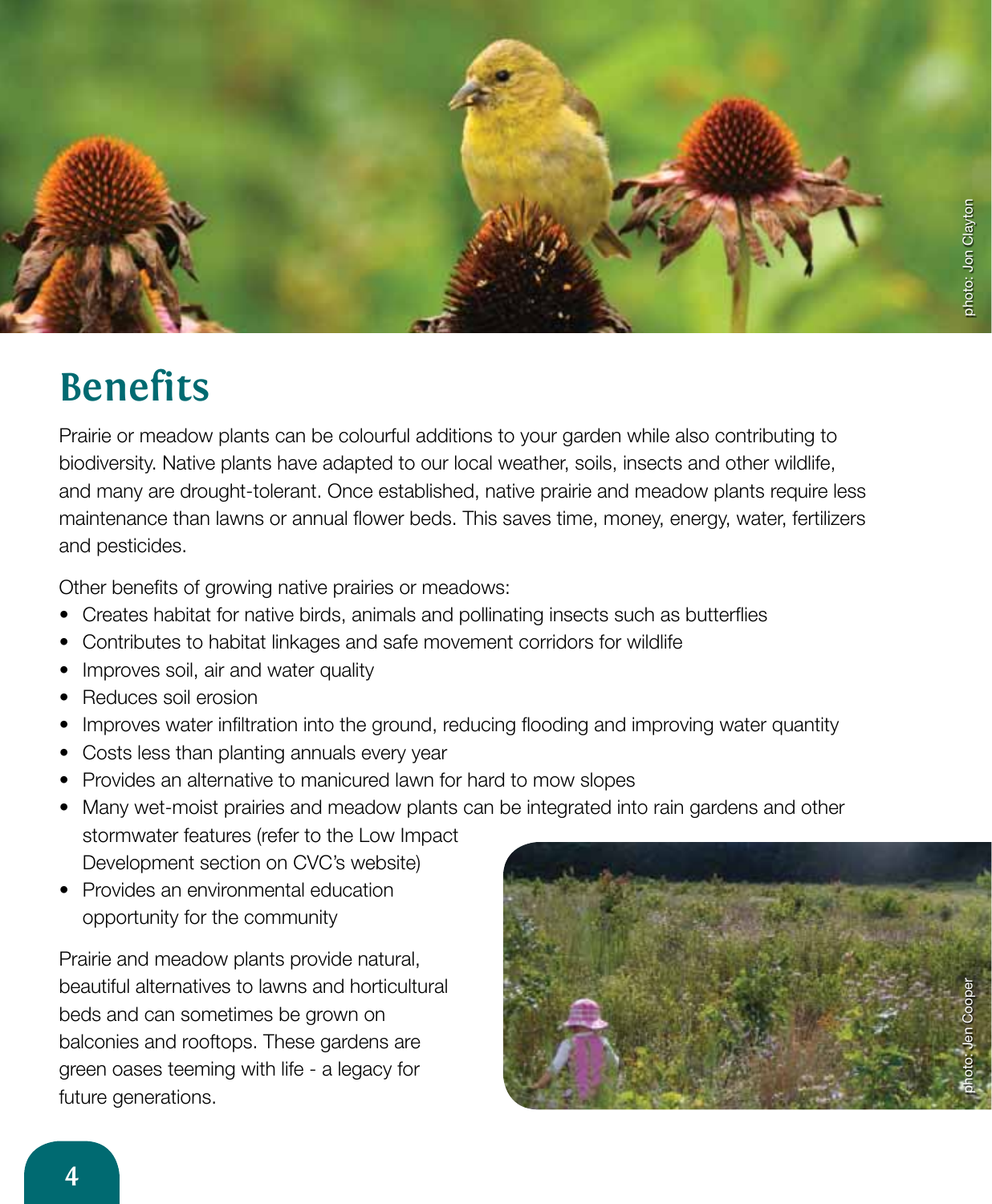### biodiversity

Biodiversity is the "variety of life". In this case, it refers to the number of different plant species growing in your landscape. Planting many different species can help increase the overall survival of the prairie or meadow planting: if one species dies, others are there to take its place. Increasing plant biodiversity increases the habitat (food and shelter) that, in turn, supports a wider variety of birds and pollinating insects such as butterflies and bees.



### planting rare species: handle with care!

Many prairie plants are rare within Ontario and sometimes within Canada. Some meadow species are also rare and deserve special attention. Using rare plants sourced from distant locations can lead to cross-breeding and weakening of local plant populations that are adapted to the local environment. When selecting rare plants, it is important to purchase them from a nursery that provides regionally sourced materials as noted on CVC's *Native Plant Nurseries and Seed Sources* list. Once planted, please maintain these special plants and ecosystems to ensure that they thrive!

Note: If your project is part of a larger permit application to Credit Valley Conservation, contact CVC Planning staff for guidance on appropriate species selection. Common native species may be most appropriate in these locations.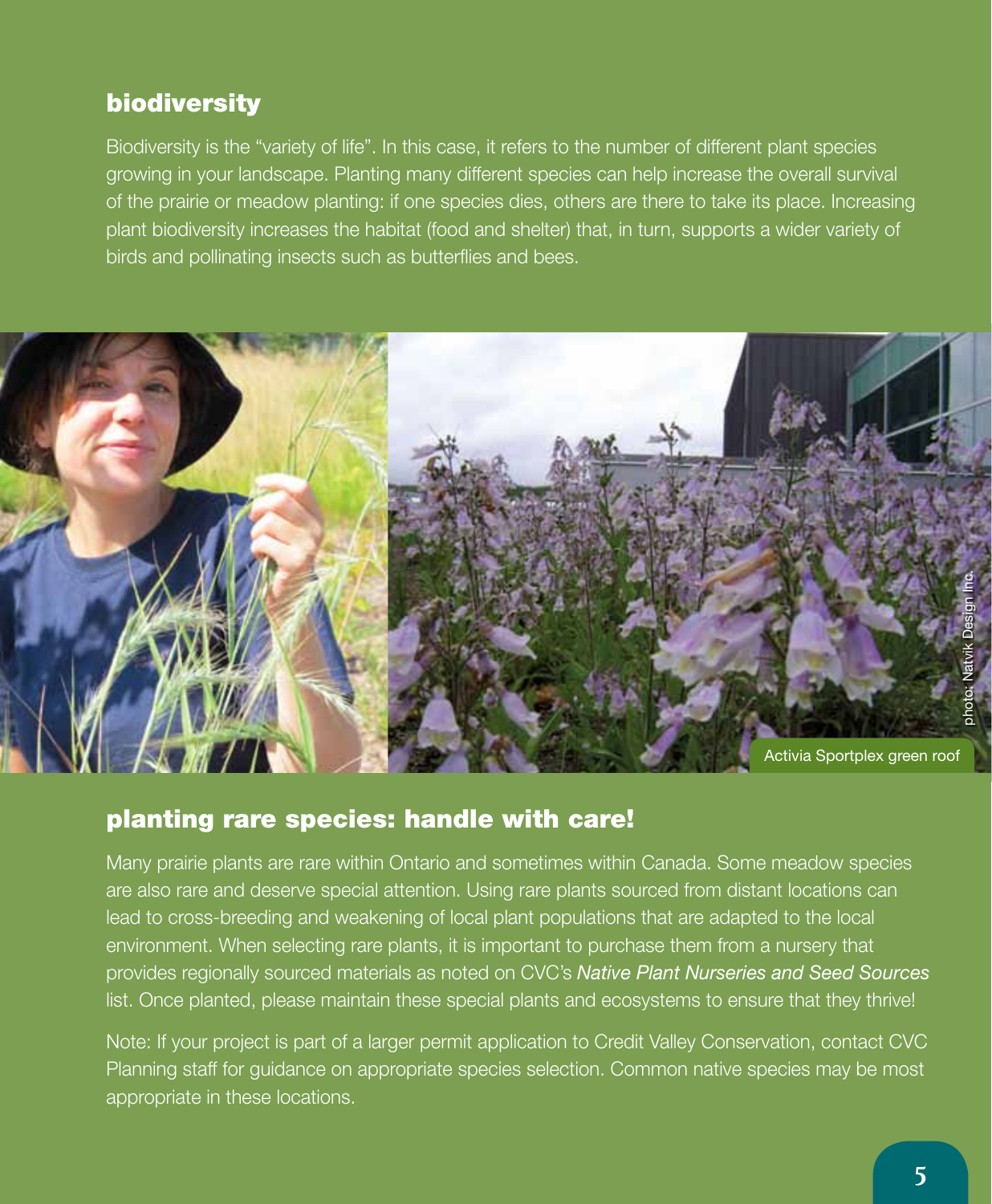# **Prairie and Meadow Communities: Plants, Animals and Unique Characteristics**

Prairies and meadows are two of many ecological communities found in the province and the Credit River Watershed. Ecological plant communities consist of various plants that often grow together because they are adapted to similar site conditions such as soil, water and temperature. Certain animals prefer to live in these areas too, and thus form part of these ecological communities.

Even the evolution and maintenance of these communities is sometimes unique. For example, fire historically played an important role in sustaining prairies.

Prairies and meadows are both comprised of grasses and wildflowers, but they each have a different mix of species, largely due to differing site conditions. The existing conditions on your site will help you to decide whether prairie or meadow plants are more suitable for your landscape.

#### Prairie

- Nutrient-poor, sandy soils
- Mainly drier areas, although there are some wetter prairies
- 50 per cent grasses, 50 per cent wildflowers
- In nature, maintained mainly by fire and grazing (can be maintained by mowing)

#### Meadow

- Low-nutrient to richer soils
- Can be wet, moist or dry
- 30 per cent grasses, 70 per cent wildflowers
- In nature, maintained by flooding, grazing and tree/shrub damage from windfall, disease or other natural causes
- In the absence of fire, drought, disturbance or management, meadows will eventually transition to woodlands, but you can choose to sustain your meadow for aesthetic and habitat purposes, mainly through mowing

**Prairie or Meadow Landscape:** a large area covered with randomly growing prairie or meadow species including both grasses and wildflowers.

**Prairie or Meadow Garden:** a smaller, more formal space with plants selected and placed carefully; requires regular maintenance to maintain the more manicured look.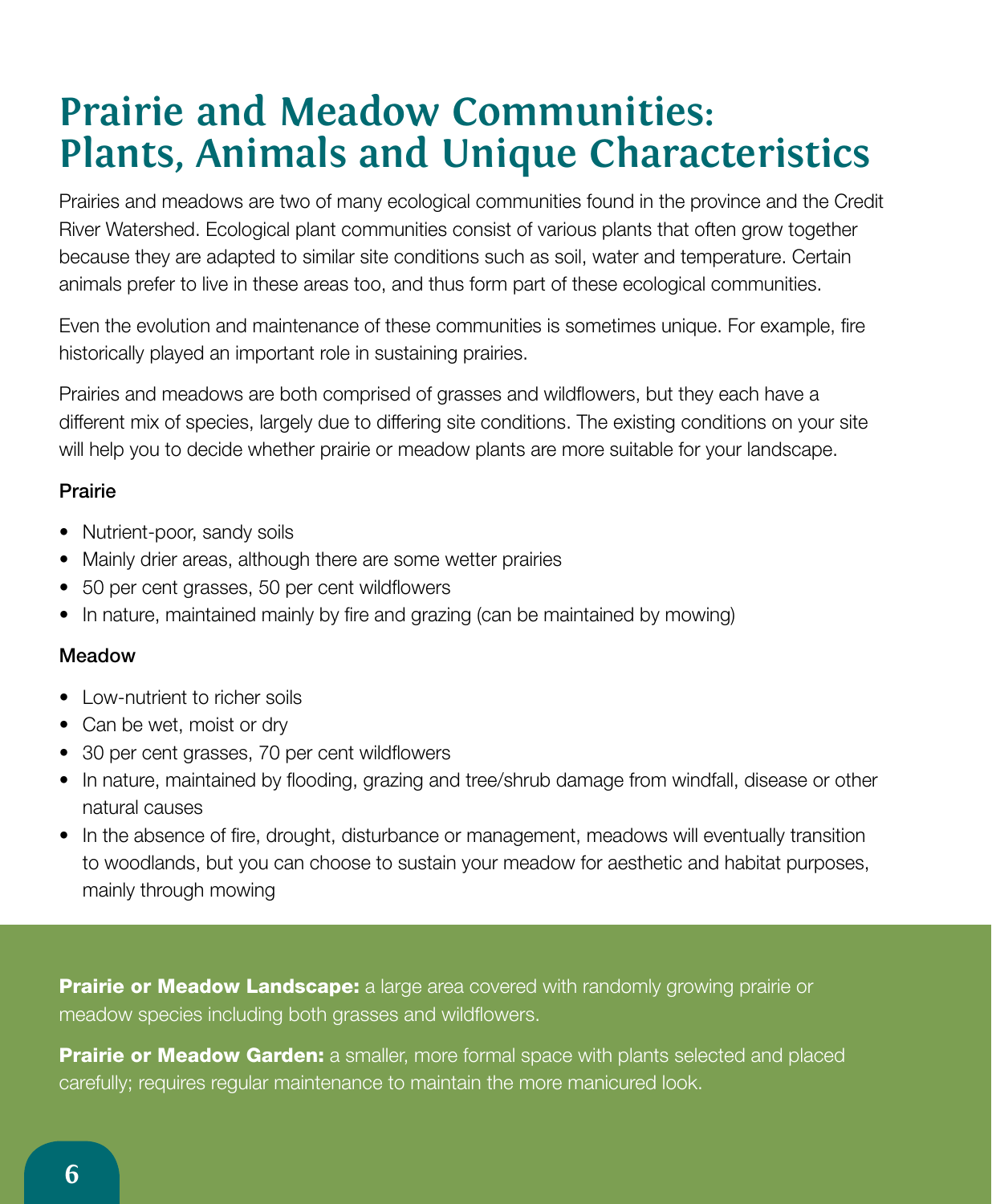

Some birds prefer open spaces such as prairies and meadows and will not live in woodlands. Bobolink is one bird that is now considered rare because of declining meadows, prairies and fields.



Oak savanna ecosystems are related to prairies in that they are a transition between prairies and oak forest, typically found in areas with similar site conditions. They mainly contain oak trees spread relatively far apart among grasses, wildflowers and, to a lesser extent, shrubs. Depending on site conditions and nearby forests, pine or other trees may also grow. Pockets of oak savanna were historically found in the Credit River Watershed and surrounding area, mainly in sandy areas such as near the Lake Ontario shoreline and on the Oak Ridges Moraine.

**7**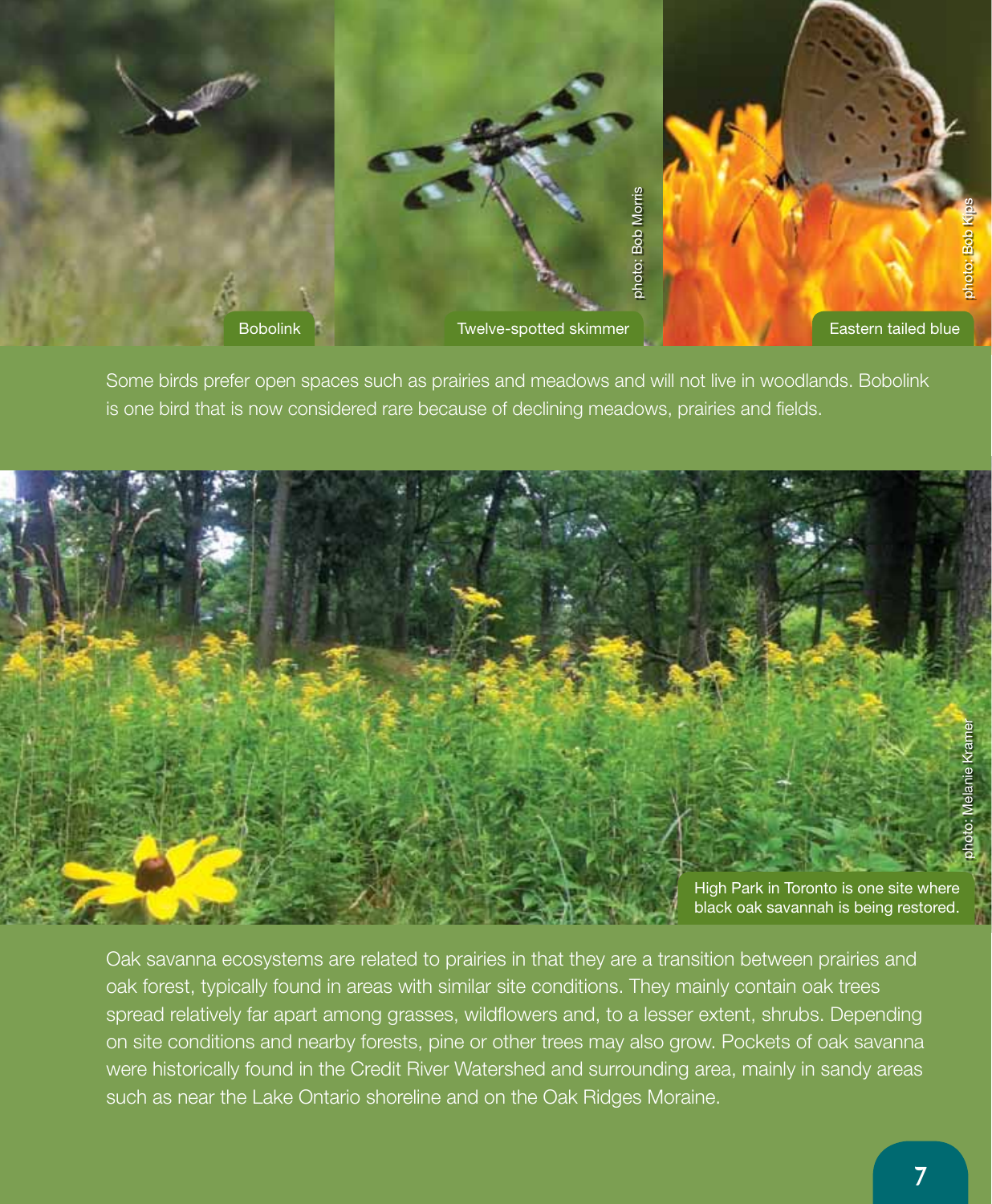# **Steps to Establishing a Prairie or Meadow**

Planting can take place on large or small areas and can be sustained or expanded over time. If you do not have room for an entire meadow or prairie, it is easy to grow a few plants in small groupings. Either you or a landscape company can plant a prairie or meadow.

The basic steps are the same regardless of your choice of plants and who does the installation.

## **1. Understand Your Site**

There are many locally native flower and grass species that lend themselves to different site conditions. Meadows may evolve along wetter stream banks, in the rich soil of formerly wooded areas, or on clay soils commonly found south and east of the Niagara Escarpment and Oak Ridges Moraine. Prairies are more specialized and tend to grow in sandier or calcareous areas (soils with high levels of calcium carbonate, high pH and low nutrients) primarily found near Lake Ontario. Observing your landscape can help you decide what to plant. It is best to grow plants that are suited to your specific site conditions, rather than trying to replace soils or water regularly to accommodate certain plants.

Gathering the information below is a good place to begin your planning.

#### How Many Hours of Sunlight Does Your Site Receive?

 $0-4$  hours  $=$  full shade  $4-6$  hours  $=$  part shade  $6+$  hours  $=$  full sun

Prairies and meadows generally prefer sunlight. If your site gets less than six hours a day of direct sunlight, consider a woodland garden. To add visual appeal to woodlands and to create microhabitats, prairie or meadow plants can be planted along the edges of woodlands or in small groupings in sunnier spots. Refer to CVC's woodland guides noted in the Resources section.

#### Know Your Soil

If you have a sunny location, the existing soil largely determines whether or not you should plant prairie or meadow species. Do you have sand, clay or loam soils? Although some species can thrive in various soil types, prairie plants generally prefer dry, sandy soils, where many other plants struggle to succeed. Meadow plants usually tolerate a range of soil conditions and tend to exist in slightly more nutrient-rich soils. Refer to CMHC's Get to Know Your Soil fact sheet noted in the Resources section if you are uncertain about your soil type and moisture. If you want to test your pH (acidity), purchase a simple gauge available from most garden centres or landscaping supply shops.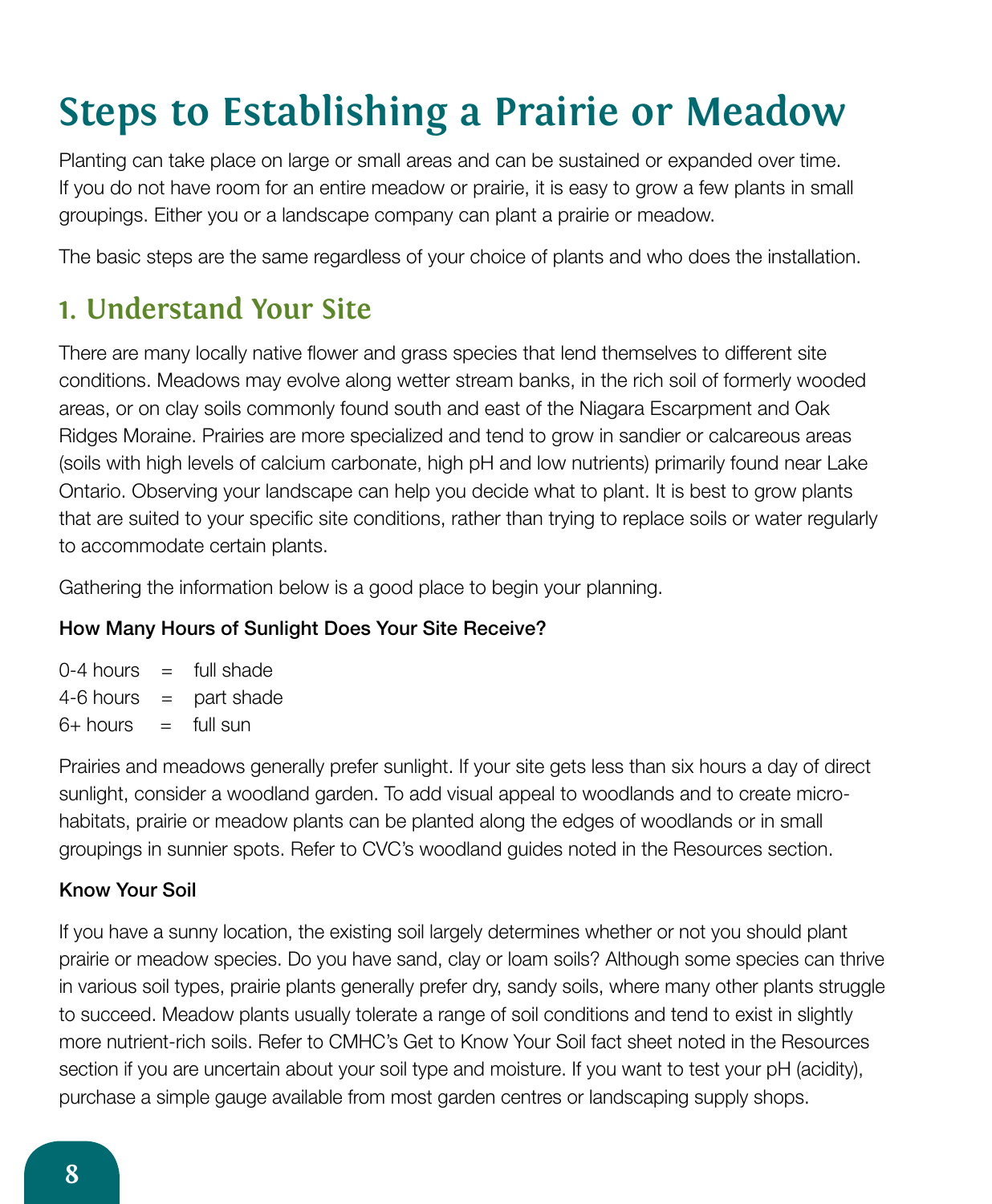### where would prairie or meadow species thrive on your site?

Aerial photographs are excellent tools to help you understand the history of your site, its current layout and how it connects to nearby natural areas. Aerial photographs can be obtained through Google Maps, Google Earth or Bing Maps. The City of Mississauga's website has aerial photos available for all of Mississauga. Look for both current and historic aerial photographs to get a sense of how the site has changed over time and what historic features might be able to be restored. Local libraries or municipalities are also sources of aerial images.



#### Slopes and Drainage

Slopes can be sunny or shady, steep or shallow and may be a bit drier than surrounding low-lying areas. This may affect the type of plants that do well in each location. Observe and choose your plants appropriately.

#### Existing Plants, Neighbouring Plants

What is growing nearby? Are there any native prairie or meadow plants? What is growing nearby may give you clues as to what will thrive and what may not survive in your landscape. Also consider whether there are any invasive plants that should be removed before planting.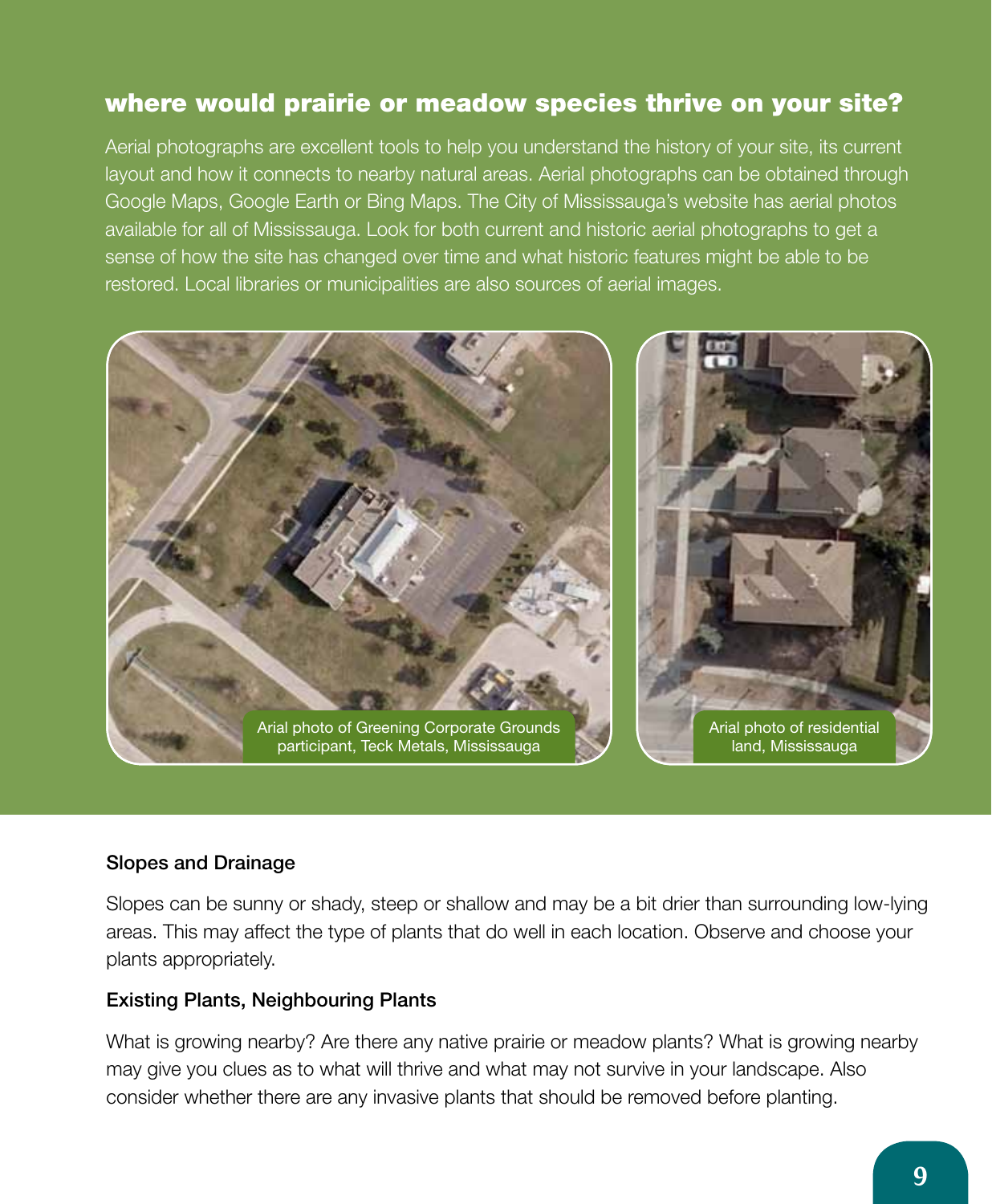#### Available Space

Consider how you and others will use this space, vantage points for viewing your landscape, and any nearby activities that may affect your site. A small, highly visible space may be suited to a prairie or meadow *garden*, planted with plants, or "plugs" that will fill in and mature quickly. A large area may be a good site for a prairie or meadow *landscape* planted with a mix of appropriate grasses and wildflowers.

#### Infrastructure

Under and above-ground infrastructure such as pipes, hydro wires and utility boxes may need to be easily accessible. This often works well with wildflowers and grasses, but care may still need to be taken when planning and when digging. Read Digging on Your Site on p. 17 for more information.

#### Special Challenges

Poor air quality, de-icing salt use, foot traffic and other conditions could present challenges on your site. Some plants tolerate these conditions better than others. Be sure to consider all factors influencing your site and plan with them in mind.

Refer to CVC's *Native Prairie and Meadow Plants for Landscaping* to begin selecting plant species that are appropriate for your site.

Prairie or meadow gardens and landscapes are two environmental landscaping options you can consider for your site. CVC has several programs to help you learn about and initiate various

landscape projects. For business, corporate and institutional sites, you can learn more about your landscape options by joining CVC's *Greening Corporate Grounds* program, now offered throughout Peel Region as part of the Partners in Project Green program. Visit CVC's website or call staff to learn more about how we can help to determine what options would work best for your site. For home gardens in the Credit River Watershed check CVC's website for Your Green Yard resources. For larger rural lands, refer to *Countryside Stewardship*.

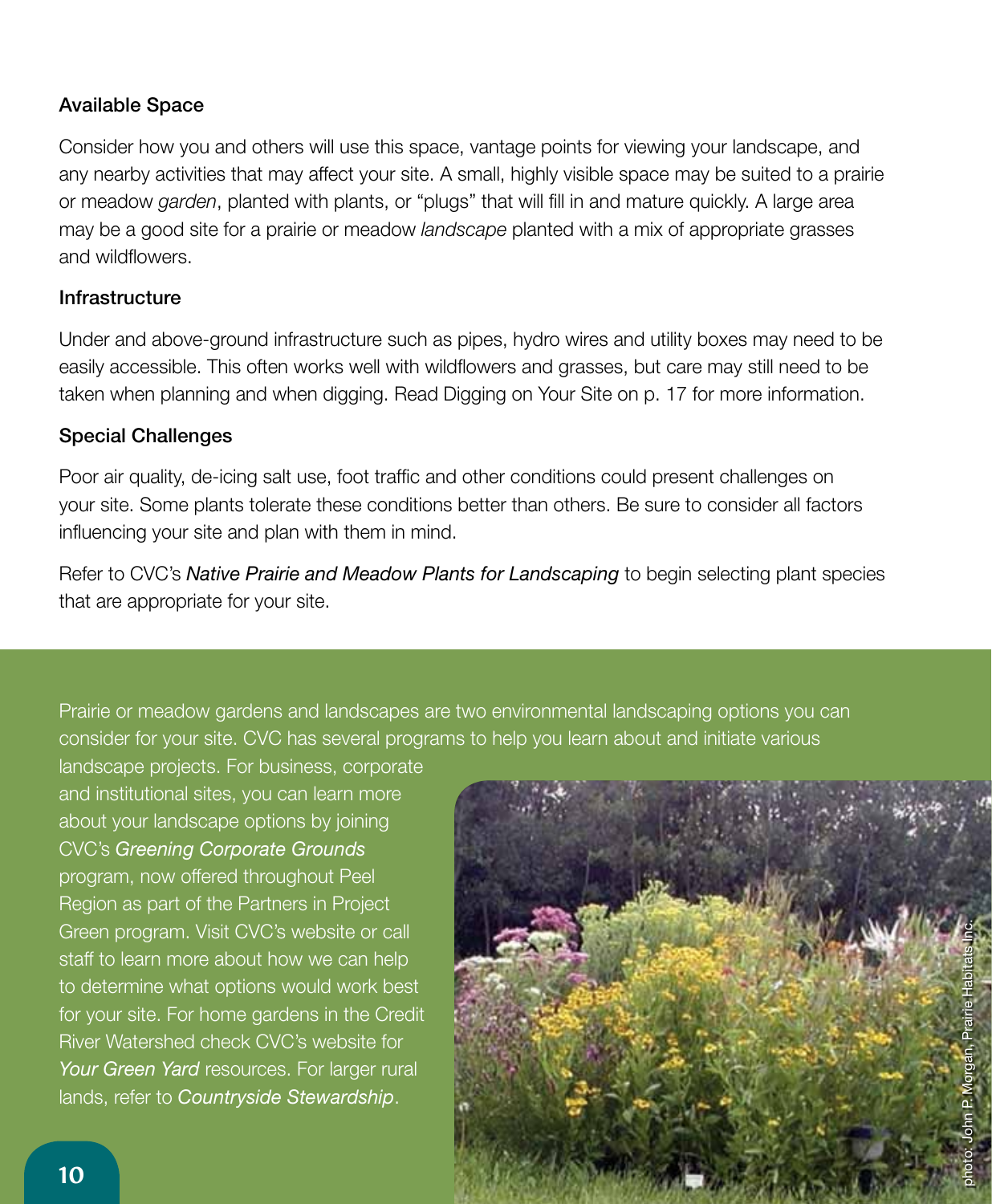## **2. Select Your Preferred Community and Specific Plants**

You can observe native prairies, savannas and meadows growing in or near the Credit River Watershed. In Jack Darling Memorial Park, The City of Mississauga has an area of prairie restoration underway, as does University of Toronto at Mississauga. High Park in Toronto has a remnant oak savanna where restoration is also in progress. In Mississauga, a small remnant tallgrass prairie can be found in Lorne Park. In rural areas of our watershed, meadows bursting with the gold and purple blooms of late summer are a familiar sight. These natural areas can provide clues as to what might grow best in the Credit River Watershed and on your site.

Be aware that many natural areas in our watershed and beyond have been altered, so some plants in natural areas will be non-native and some may be undesirable invasive species. A truly native plant community will only include native plant species, but if desired you can include some "friendly" non-native plants. Do not plant any invasive plants or cultivars of native plants (i.e. native plants that have been genetically altered for specific traits). For additional information on invasive plants see the Resources section.

If you have limited space, consider planting a small prairie or meadow garden or select a few species to add as accents within existing garden beds. For larger areas, you can plant a full complement of species to create a prairie or meadow landscape. All prairie and meadow plants provide habitat but you can choose to select plants that are known to attract birds, butterflies or other desirable animals. A few low flowering shrubs, such as wild roses and wild raspberries, can also enhance meadows, provided you limit their spread over time in order to sustain the meadow. Whatever your goals, it is best to select species that grow together naturally in plant communities.

Refer to CVC's *Native Prairie & Meadow Plants for Landscaping* to help you choose the right plants for your site. Other sources of information include:

- "Plants, Animals & Communities" under Watershed Science on CVC's website
- Mississauga *Natural Areas Survey* on Mississauga's website
- CVC's Ecological Landscaping Resources on CVC's website
- Tallgrass Ontario noted in the Resources section
- Outside Mississauga, check with your local Municipal Parks Department or Naturalists' Club for additional resources in your area
- CVC's *Native Plant Nurseries & Seed Sources* list includes nurseries that specialize in locally sourced native plants

Note that many municipalities have property standards by-laws that restrict growing grass over a certain height. Check with your local municipality to ensure you meet by-law requirements and remember to keep your landscape neat and attractive.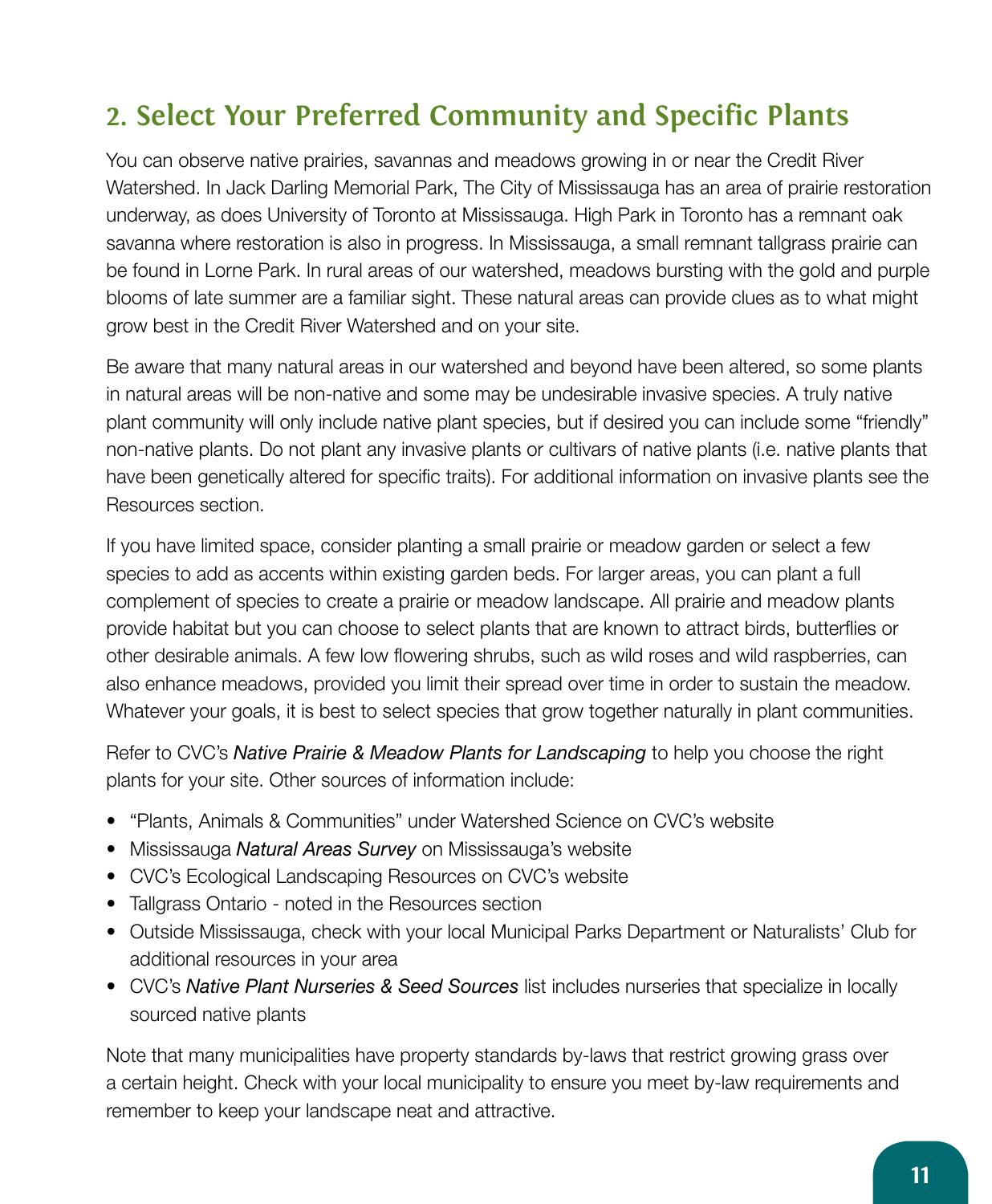





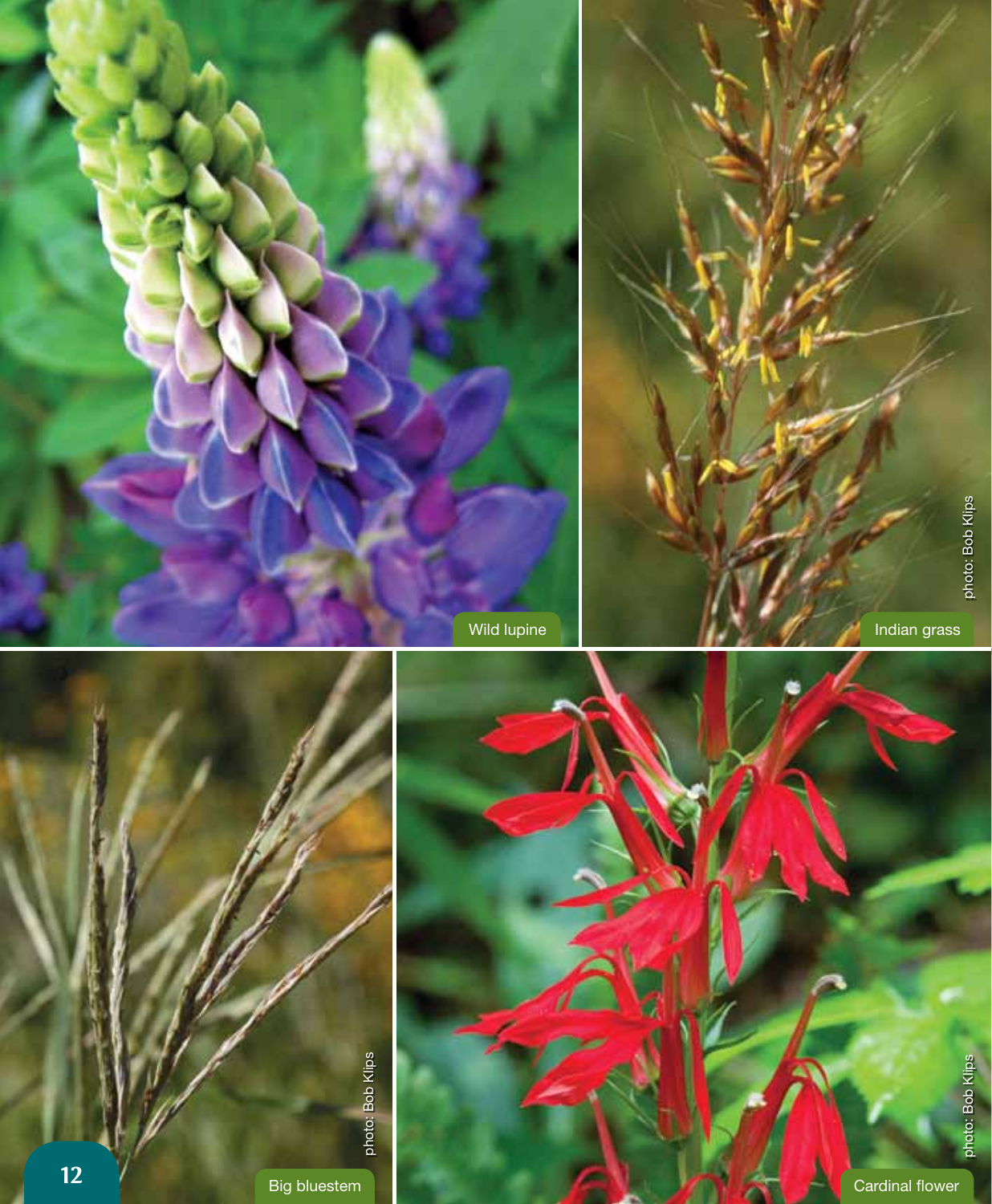## **3. Consider Other Design Elements**

Other helpful things to consider when designing your prairie or meadow:

- For added visual appeal, plant brighter, showier native plants in more visible places such as the entrance to a building.
- In nature, plants seldom grow in large masses of a single species. You can mimic this blend by combining species from the start (mixing seed together or placing plants randomly). Alternatively, you can plant groups of specific plants together or sow the seeds of a single species in patches, waves or drifts. Note that areas with single species planted will mix together over time; you can allow this to happen, or transplant "rogue" plants.
- For a more natural look, avoid planting in straight lines. If you only have space for a small grouping, plant in odd numbers.
- Create privacy or beautify fences and less attractive parts of your property with tall plants.
- If planting in a small bed, place tall plants at the back or centre and shorter plants at the front. To create a "neater" appearance in a large area, grow shorter plants along the edge. You may need to occasionally pull or transplant taller plants that migrate to the edges.
- Keep edges looking "neat" by using a border of decorative stones, bricks, mowed grass or other edging material.
- Choose plants that will add interest and colour through the seasons, such as asters and goldenrods for vibrant fall colours or tall grasses for winter texture and structure.
- Create focal points with large stones, sculptures, or a unique plant grouping.
- Add places for rest or reflection such as benches, large boulders or even a swing.
- Consider all uses of your site. For example, do people take a shortcut across your site? Plant taller species to prevent this, or mow a path to allow it.
- Plan for activities that can negatively impact your plants. For example, is salt spread on your driveway or parking lot in the winter? Is this near your future planting area? If so, choose plants that are salt tolerant and try to use less salt by switching to a salt alternative or a salt-sand mixture.
- For safety and security reasons, do not block vehicle sight lines or other desired views.
- Mow more frequently in select areas where attracting insects or other wildlife is not desired.

After selecting the best areas for your prairie or meadow plants and considering other design factors, measure the space(s) to determine how many plants or how much seed you will need.

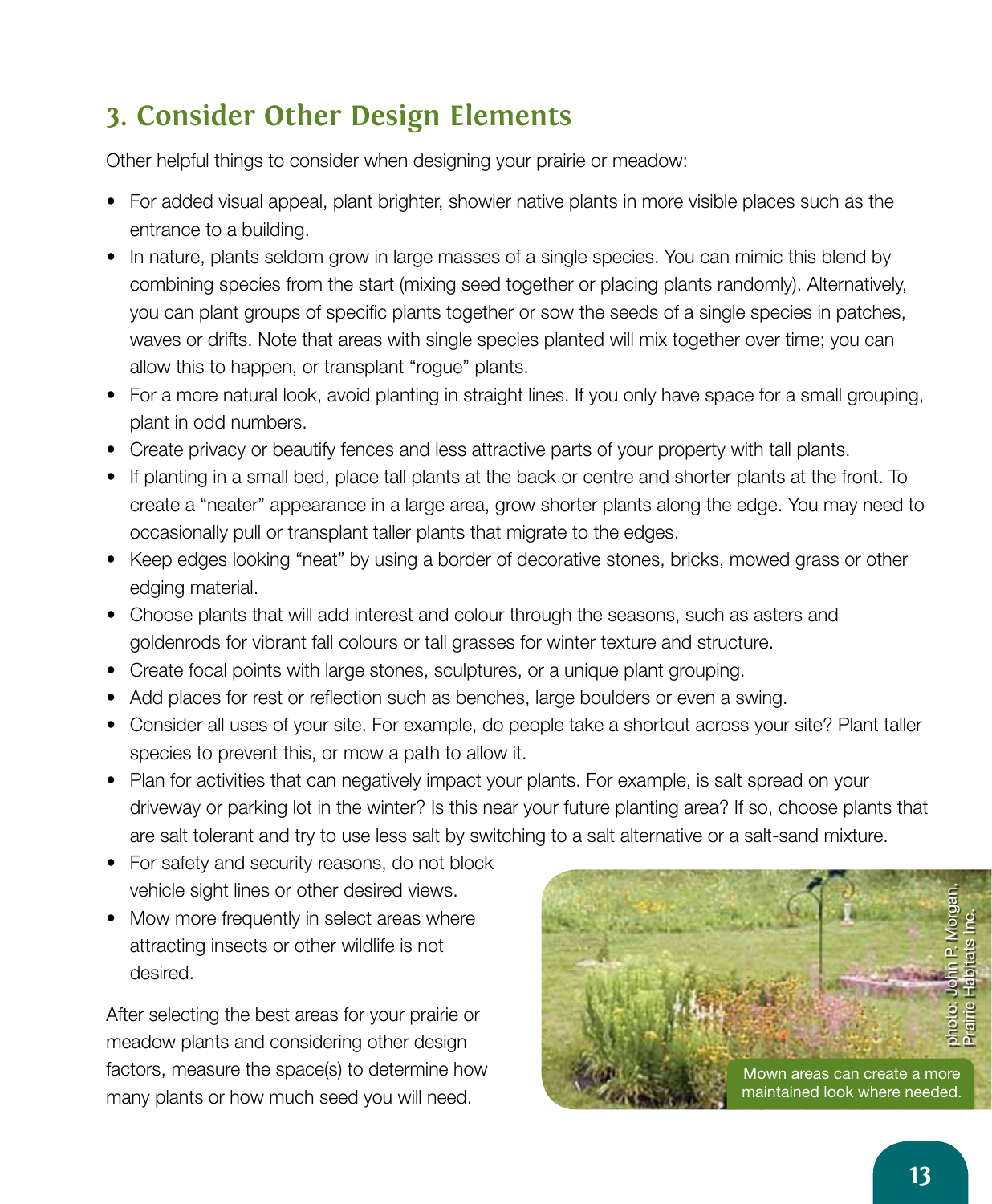

### make a good green impression

You can help dispel the idea that native gardens and landscapes are "messy" and promote them as naturally beautiful alternatives to more manicured spaces by following a few simple guidelines:

- **Maintain a neat edge.** Mow edges or add a decorative border such as wood edging, mulch or stones.
- Make the area look well-designed and inviting.
- Do not block street views. Prune or thin as needed.
- Talk to your neighbours. Explain what you are doing and the environmental and personal benefits of your new landscapes. They may want to try it too.
- Control the spread of invasive species. Weeds can be a problem in many gardens, but some are more invasive than others. Refer to the Maintenance section for options regarding removing weeds and invasive plants. For information on invasive species, refer to the Resources section of this guide.

To keep your landscape attractive and safe, see more tips in the Maintenance section.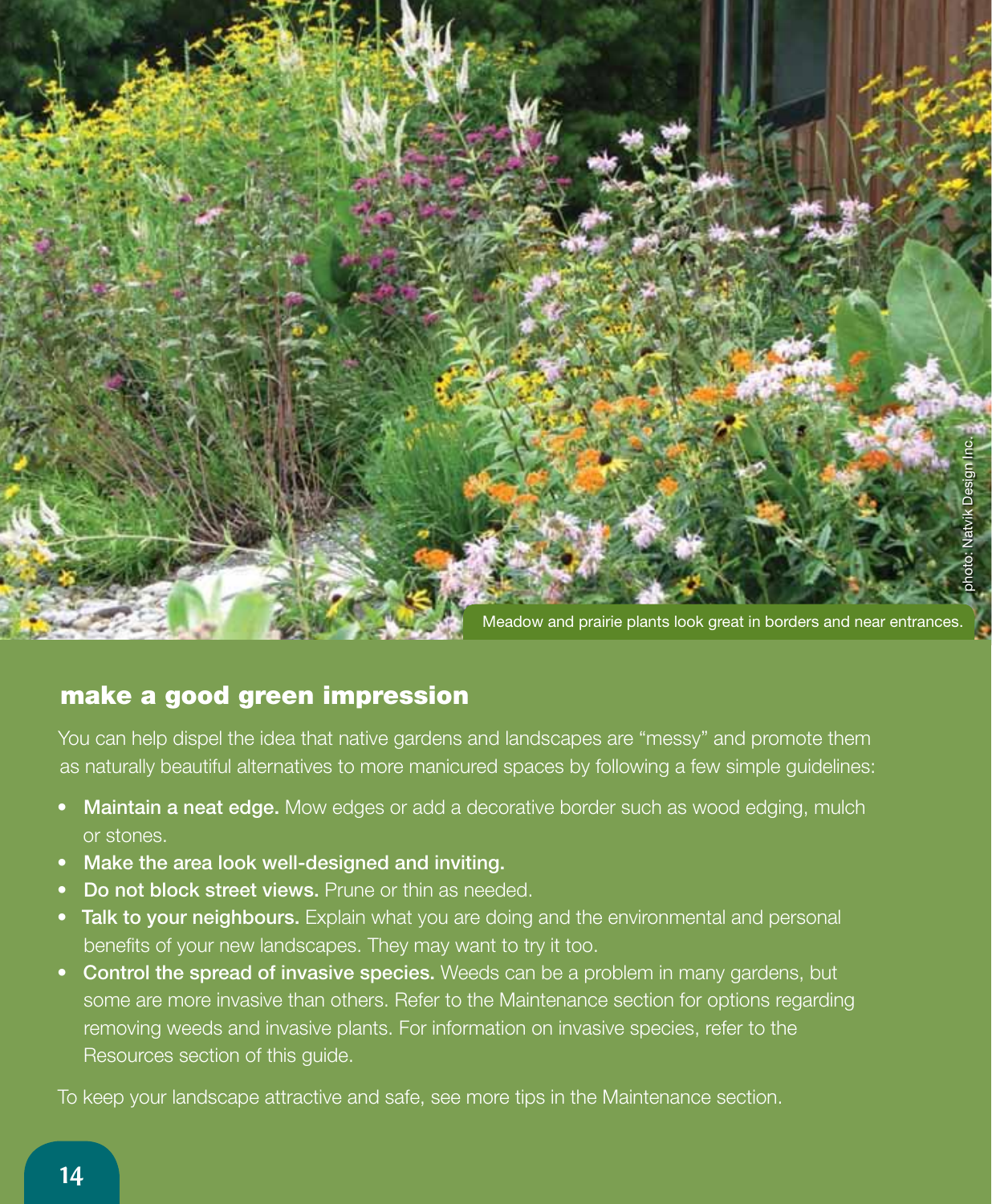## **4. Prepare Your Planting Area**

As noted in Digging on Your Site (p.17), check with your municipality and, where relevant, your organization's operations staff before digging.

There are six recommended ways to prepare a planting bed:

- Cutting: Remove lawn using a shovel to cut horizontally, or use a sod cutter. Remove all visible root pieces. Some topsoil may need to be added; select the best soil type for your chosen plant community. Plant into the new soil.
- Smothering: Cover the lawn using several layers of wet newspaper or cardboard and cover with 10 - 15 cm of the topsoil best suited to your plant community. Plant into this new soil. Roots of new plants will break through the fabric or newspaper. For more deeply rooted plants, cut an "x" in the fabric or paper where you place a plant.
- Tilling: For larger sites, tilling can be used but there will likely be more "weeds" for the first two to three years compared to other approaches. To preserve topsoil, shallow tilling is preferable to deep tilling. Methods involving repeated tilling for one growing season can be effective in minimizing weeds before planting. Refer to p.15 of *Planting the Seed*, available online as listed in the Resources section, for more information.
- Solarizing: Cover lawn using thick black plastic. Leave on for a full season. Most but not all vegetation will overheat and die. Some more persistent weeds will still need to be removed.
- Scarifying: This method works well when converting lawns or enhancing existing meadows. It loosens soil while aiding with weed removal without having to turn the soil over. It can be done with a scarifier, a tool available at landscape equipment sales or rental firms, or by hand with a rake or pitchfork. Tines go into the ground to loosen the soil and pick up some weeds. Pull any remaining visible weeds and roots. Follow by over-seeding or planting.
- Direct Planting and/or Seeding: Plant or seed directly into garden beds or meadows. It is best to plant relatively close together to reduce unwanted plants or weeds. Plant plugs or mow and over-seed with native plants. Like tilling, this method may result in more weeds and more maintenance for the first two to three years.

Simply "letting the grass grow" is not recommended in highly visible spaces, as it may result in the growth of "weedy" species. It is difficult to successfully add native plants once weeds are firmly established. However, you could try this method in less visible places provided there is a seed source of native wildflowers and native grasses nearby. This approach often results in growth of many thistles for a year or two, followed by asters and goldenrods. Depending on nearby seed sources, you may find some interesting native plants that naturally migrate to your site. You can attempt to enhance the resulting meadow with native seeds and plants over time. You will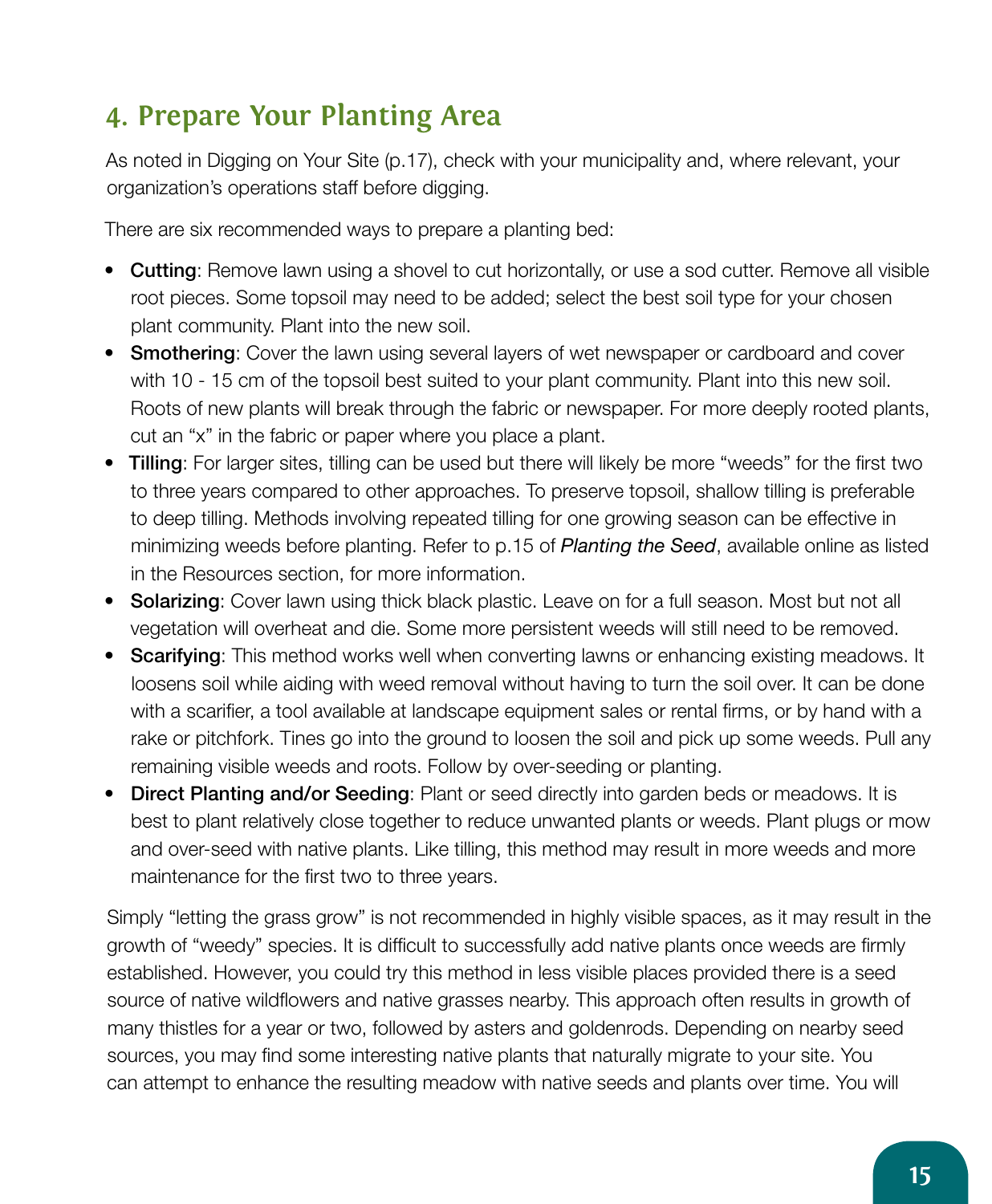

need to watch for and remove invasive plants from time to time. Be aware of your municipality's property standards by-laws and your neighbours' sensitivities.

Regardless of the method you select, extra weeding will be necessary for a year or two until new vegetation is established.

Adding organic matter (compost, decomposing leaves, etc.) to soil is an option, depending on your soil type and plant selection. Prairies thrive in low-nutrient soils, so adding organic matter to prairie plantings is not advised. Some meadow plants thrive in nutrient-rich soils, however, plants themselves will add organic matter to soil over time, so it is important that you do not add too much organic matter to the soil. Decreasing fertilizer use is one of the many benefits of native plant gardening. If absolutely necessary, work in compost or decomposing leaves to a depth of 10 - 15 cm. Liquid and other artificial fertilizers are not necessary or recommended.

Avoid using toxic herbicides to kill unwanted vegetation. There is a province-wide ban on cosmetic pesticides in Ontario. Although they can be used by qualified applicators to remove some particularly harmful pests, hand pulling weeds and other natural methods of dealing with pests are preferred. Pesticides can kill healthy soil bacteria and nutrients, pollute the air and water, harm wildlife and even pets. Some pesticides are harmful to human health. If you have a large site that is full of invasive plants, you might consider a one-time application of a low toxicity herbicide by a qualified landscape company, as hand removal can be difficult. To ensure invasive plants do not return, replant or seed with native plants as soon as the herbicide is no longer active. For more information on non-toxic pest management see the Resources section.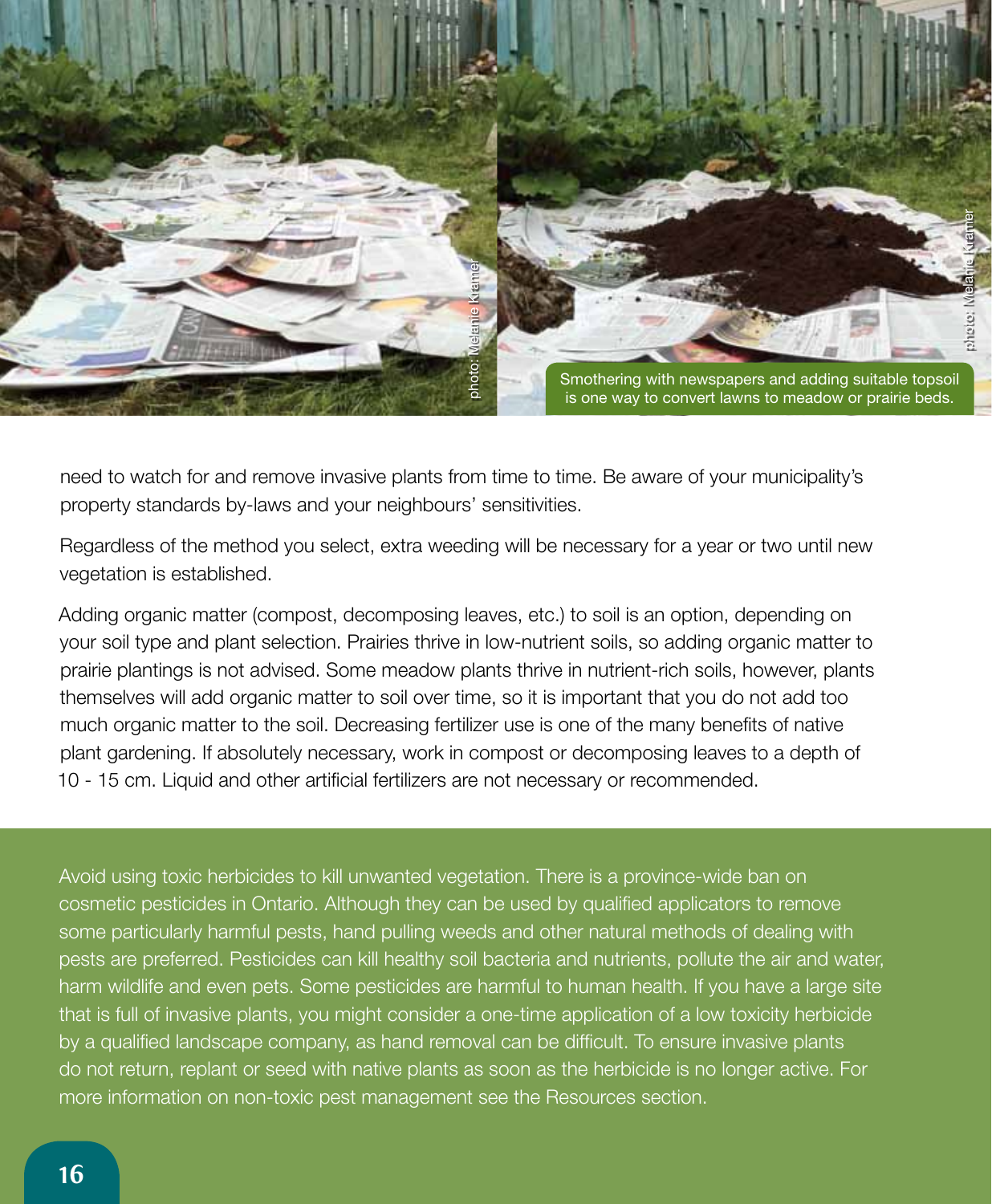### digging on your site?

Be careful not to dig where you could hit underground pipes, cables or wires. A week or more before you plan to dig call your municipality at 311 or other general information line. They will identify the various utilities you need to call to help you identify digging hazards. In some cases, a representative will come to your site and mark the locations of utility lines for you. In other cases, service providers will give you instructions on how to ensure safety while you dig.



### **5. Installation**

#### Choosing to Seed and/or Plant

You can combine seeding (planting seeds) with planting (plants), or choose only one method. Seeding is less expensive and can reduce weed growth, but will take a little longer to establish. Some plants take two or more years to flower after seeding but most are perennials that flower annually once established.

**Sourcing:** Purchase plants and seeds from native plant nurseries that provide locally sourced plants and seeds. Locally sourced plants are best adapted to local conditions and also contribute to sustaining local native biodiversity. Refer to CVC's *Native Plant Nurseries & Seed Sources*. Watch for plants available in some nurseries and garden centres that are labeled "native" but come from far away. Some plants are native to other regions of Canada but not the Credit River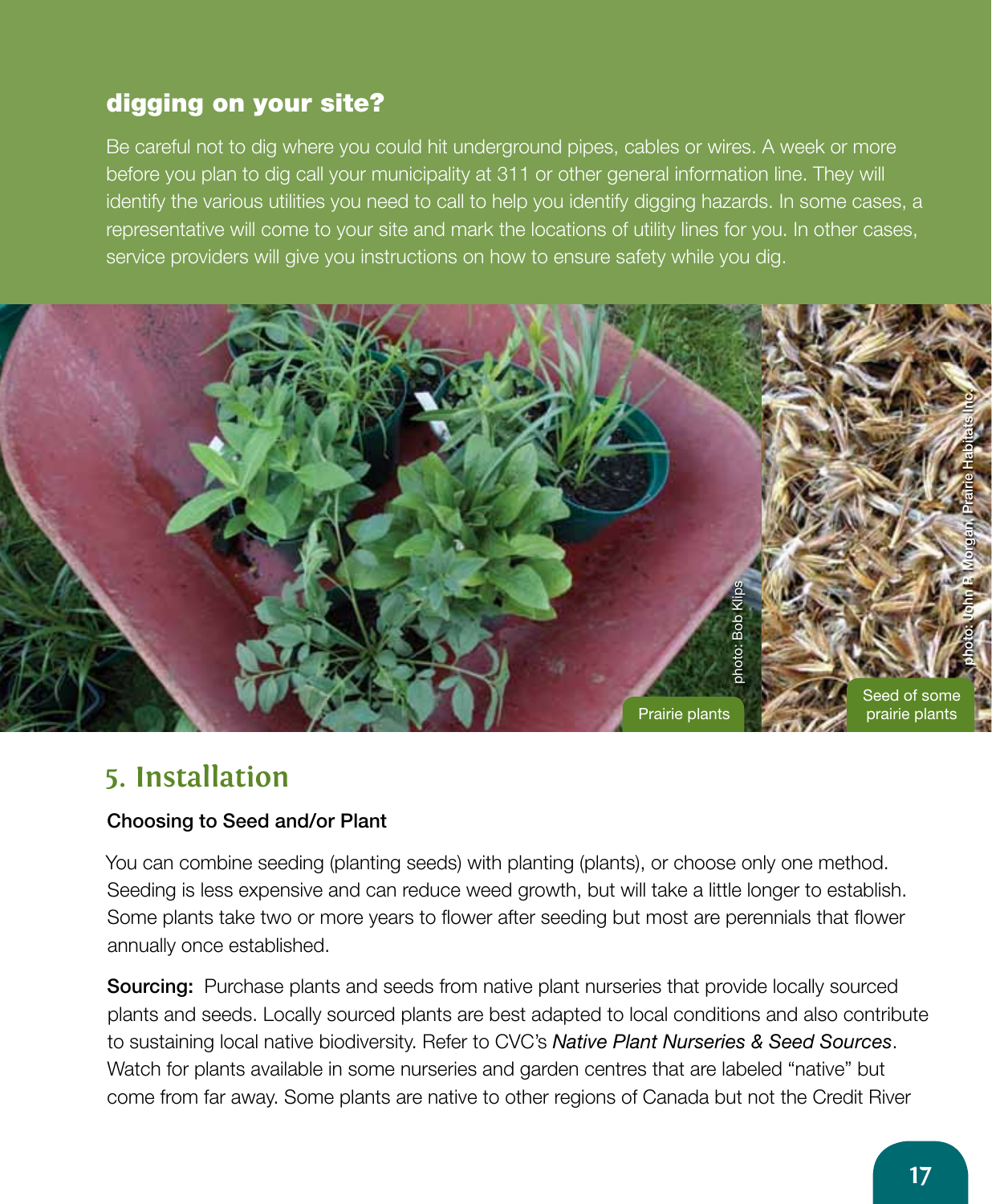area. Some plants are cultivars of native species, meaning they are not naturally occurring.

Do not remove native plants from natural areas or public parks. Instead, purchase plants from reputable nurseries as noted above.

**Timing:** Seeding and planting are best done in spring or fall. Timing is increasingly difficult to predict given climate change. General guidelines are provided below, but you can adjust according to local conditions.

Late April to mid-June is the best time to plant because temperatures are suitable and rainfall is usually abundant. September to early October is also a good time to plant. Planting in summer is not recommended as new plants will require too much water and are vulnerable to heat stress.

Seeding of wildflowers is best done in November or December, when soil is frozen but not yet covered with snow. Seeds will lie dormant until spring and will start to germinate with the spring thaw. Seeding can be done in early spring (April to May) provided seeds are pre-stratified (ask your seed supplier) but germination will likely be lower than seeding in the fall. Grasses are best seeded in early spring. You can seed flowers in the fall and grasses in the following spring. Seeding in summer is not recommended.

Climate change may bring untimely frosts, thaws, flooding or droughts. You may lose some plants and seeds or you may need to provide unexpected maintenance, such as extra watering or a light layer of straw mulch to protect seeds. If your meadow or prairie is patchy, it is best to fill in gaps by scarifying and seeding or direct planting of additional plants. Do not allow a barren patch to sit for more than 2 weeks, as weeds will likely fill in the space.

**Spacing:** Flowers and grasses will generally be spaced at 15 - 40 cm (6-16"), depending on the size and growth habit of the plants. For example, some grasses are clump-forming, others are single stemmed. Clump-forming grasses can be planted further apart. Before planting, set plants out where they will be planted. Then adjust the plants according to their spacing requirements and your preferences.

Seeding rates will vary depending on the mix of species. Always follow the seeding rates provided by your seed supplier, noting that it is better to over seed than under seed in order to avoid bare spots and discourage weeds. Approximate seeding rates are:

- Grasses 100 g per 70 m<sup>2</sup>
- Wildflowers 100 g per 250 m<sup>2</sup>
- Mixed grasses, flowers 100 g per 100 m<sup>2</sup>

To help ensure even coverage, rates should be increased in small areas. Extra plants can be transplanted if spacing is too dense.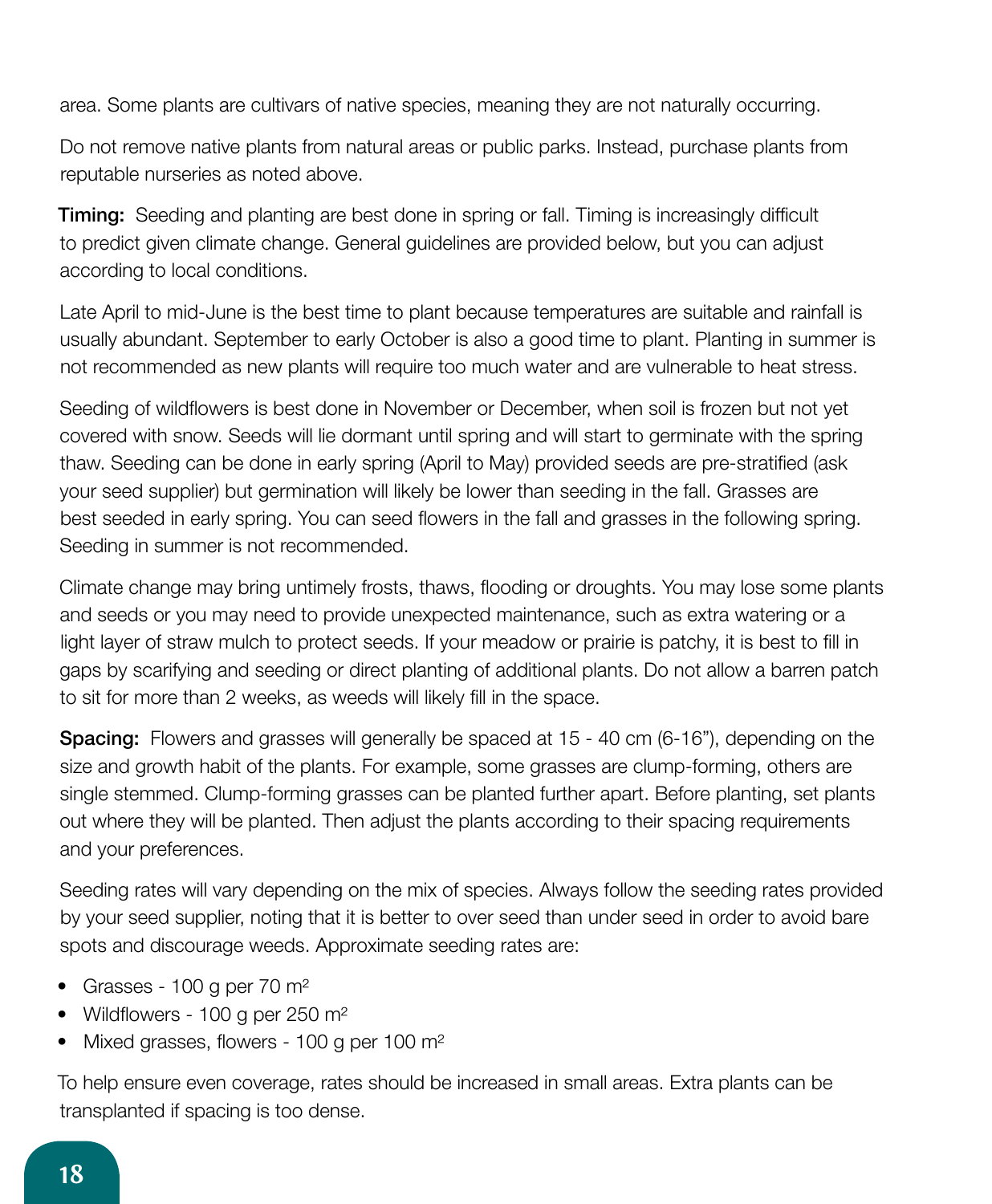

#### Planting

- Set your plant pots or plugs where you want each plant to go and make any adjustments to location or spacing. If planting with a large group of volunteers some of the plants will likely move regardless of your preferred locations. You can fix this later or leave the plants to sort themselves out.
- Dig your holes slightly larger than the plant pot or plug. Keep the soil you dug beside the hole.
- Gently remove the plant from the pot and place it in the hole. If the nursery will reuse the pots, you can return them.
- Refill the hole around the plant with the soil you removed and gently firm the soil around the roots. Leave a slight depression around your plant to catch water.
- After planting, water the soil well with a light shower. Do not water between 10 a.m. and 4 p.m. If mulching, see below.
- On larger sites, plants can be installed with a machine, depending on available resources. Use a labeled popsicle stick or the nursery's pot marker to identify each plant species. You can also take photos of the plants to help you identify them when they are not in flower. This will give you a reference to make future weeding easier.

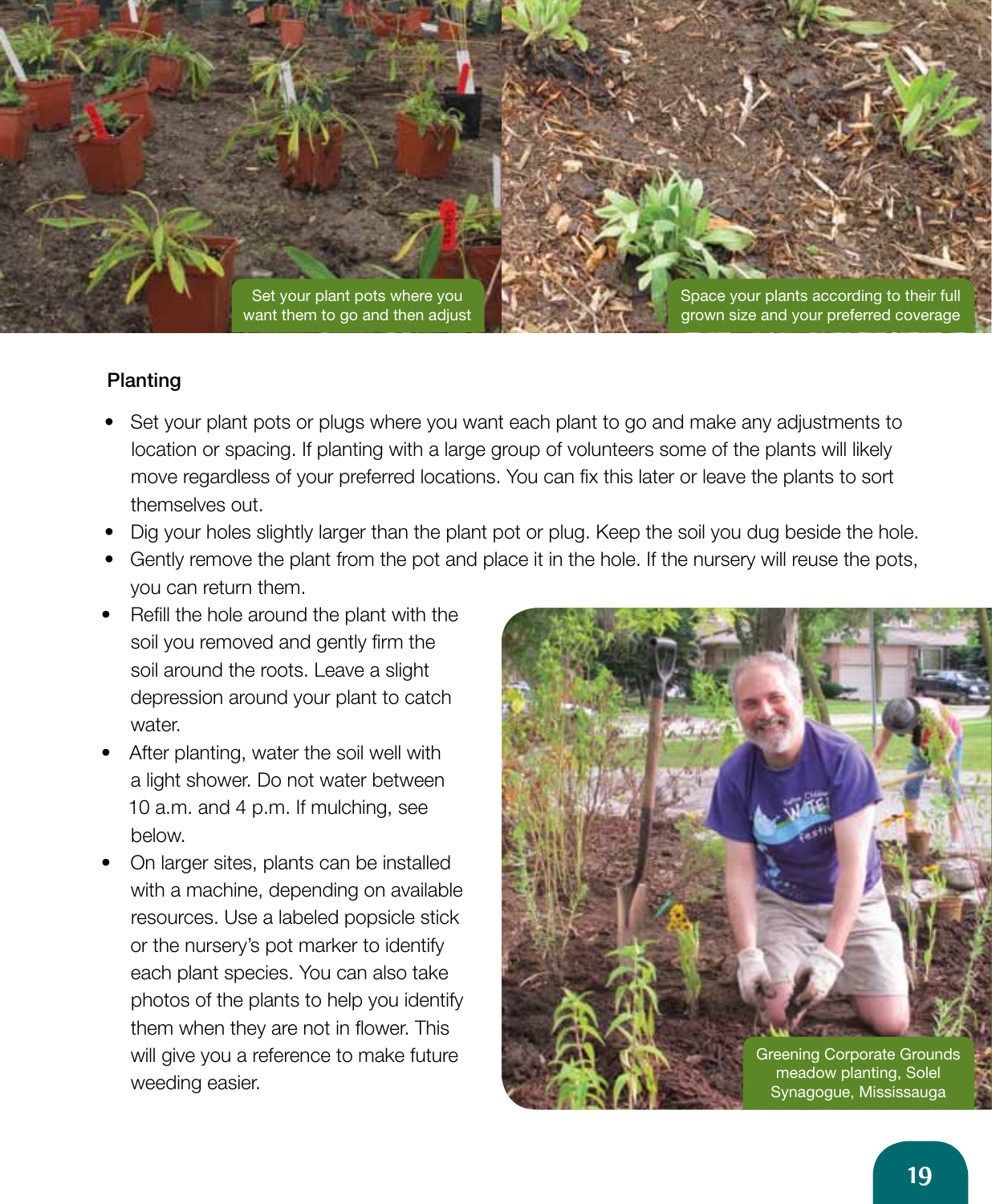#### Seeding

- Scatter the seed by hand or use a seed broadcaster. For a more even seed distribution, mix the seed with sand before spreading.
- Walk vertically, then horizontally, scattering the seeds.
- Gently rake in the seed.
- Gently press the seed into firm contact with the soil. This can be done using a roller or tamper or by walking lightly on the soil. Some prairie and meadow seeds are very fine, so do not crush seeds when pressing.
- Keep soil moist, but not wet, by watering with a fine mist if it has not rained. Do this until the seeds begin to sprout. Once growing, water only during dry periods.
- Seeds can be installed by machine depending on the size of your site and available resources. Refer to *Planting the Seed* noted in the Resources section.

Mulching: Mulching is generally not recommended for large prairie and meadow plantings. The preferred approach is to plant or seed the entire bed with the appropriate mix of grasses and wildflowers for full coverage. Mulching around a single plant, or small groupings of plants in a prairie or meadow garden may be desirable for a "neat" appearance and to help minimize weeds. In this case, a thin layer of mulch, between 6-8 cm (2-3") thick, should suffice. Choose natural, undyed mulches free of weed seeds.

To avoid mould, keep mulch slightly away from plant stems. Do not apply mulch on top of seeds as it will bury them. If needed to help retain seeds on a slope, apply a thin straw mulch blanket.

# **Maintenance**

It can take two to three years for a meadow and two to five years for a prairie to become fully established, at which point less maintenance is required.

Watering: For the first six weeks after a spring planting or seeding, water with a light mist every second day when there is no rain. Water for 15-30 minutes until soil is moist but no puddles have formed. It is best to water early in the morning if possible. Never water between 10 a.m. and 4 p.m. in the late spring and summer as the water droplets can intensify the sunlight and damage some plants. Water bans in your municipality or region may extend beyond these hours; be sure to follow those restrictions. If planting

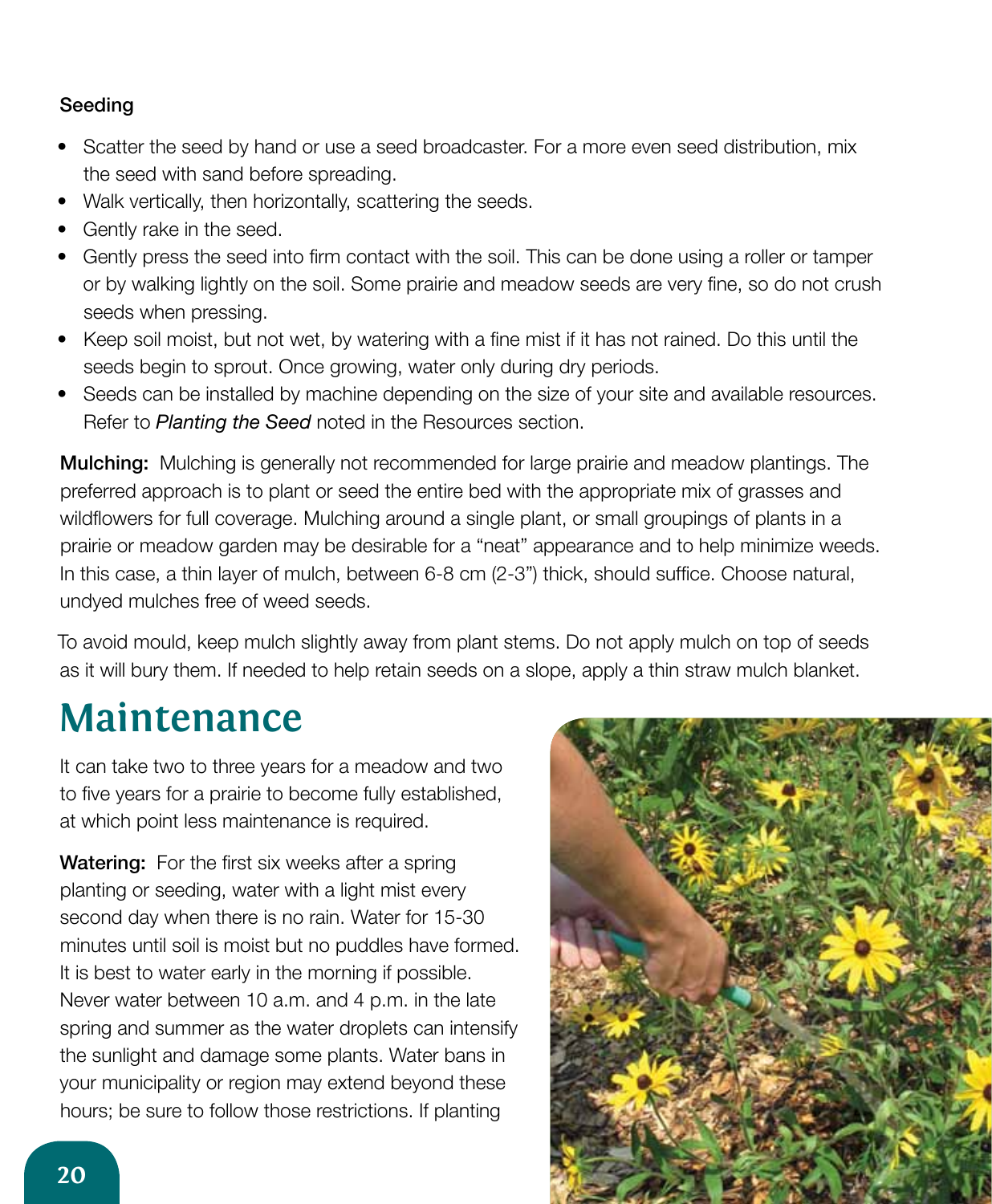in the fall, wait until the following spring to begin watering and water only when the soil is dry. Continue to water only during dry periods for the remainder of the first season. Water only during prolonged heat or drought in the second season. After that, watering should not be necessary unless there is an extreme drought.

No fertilizer or minimal fertilizer: Do not add fertilizer, topsoil, manure or compost to most prairie or meadow plantings. Prairie and meadow plants thrive and out-compete weeds in lownutrient soils. As noted, some meadow plants are adapted to higher nutrient soils, but will likely receive all the nutrients they need if you leave some of their own natural debris, such as fallen leaves, on the ground. Add natural fertilizers such as compost sparingly only if meadow plants are failing to thrive. Do not add any fertilizer to prairie plantings.

Weeding: Until your plants are well established you will need to remove unwanted plants (weeds) regularly. Pull the weeds out by hand, ensuring that the whole root is removed. Be careful not to disturb the surrounding soil and young, sensitive plants as they can be easily damaged at this stage. This is easiest after a rainfall when soil is moist. For some weeds, removing and destroying seed heads will also prevent their spread. To keep weeds and woody vegetation at bay on larger sites, see mowing and burning below.

Some desirable native plants that you did not plant may migrate to your site. These enhance biodiversity and should be kept, unless you are attempting to showcase only specific species. Rather than destroying unwanted native plants, please attempt to find a donation site.

Permitted and Supervised Burning: To maintain vigorous and diverse prairies, fire and animal grazing tend to prevent trees and shrubs from growing. Burns were the traditional First Nations approach to maintaining prairies and are still the preferred method in suitable areas. If you plan to conduct a prairie burn, the burn will require supervision and may require a permit. Contact your local fire department and



your regional MNR office. In more populated areas and for small gardens, burns are not the best option. Mowing is the main alternative.

Burns generally take place bi-annually or every third year in early spring. Watch for nesting birds, insects or other fauna and time the burn before nesting or after young have left. To retain habitat on large sites, you can burn part of your prairie in one year and part in subsequent years on a rotating basis.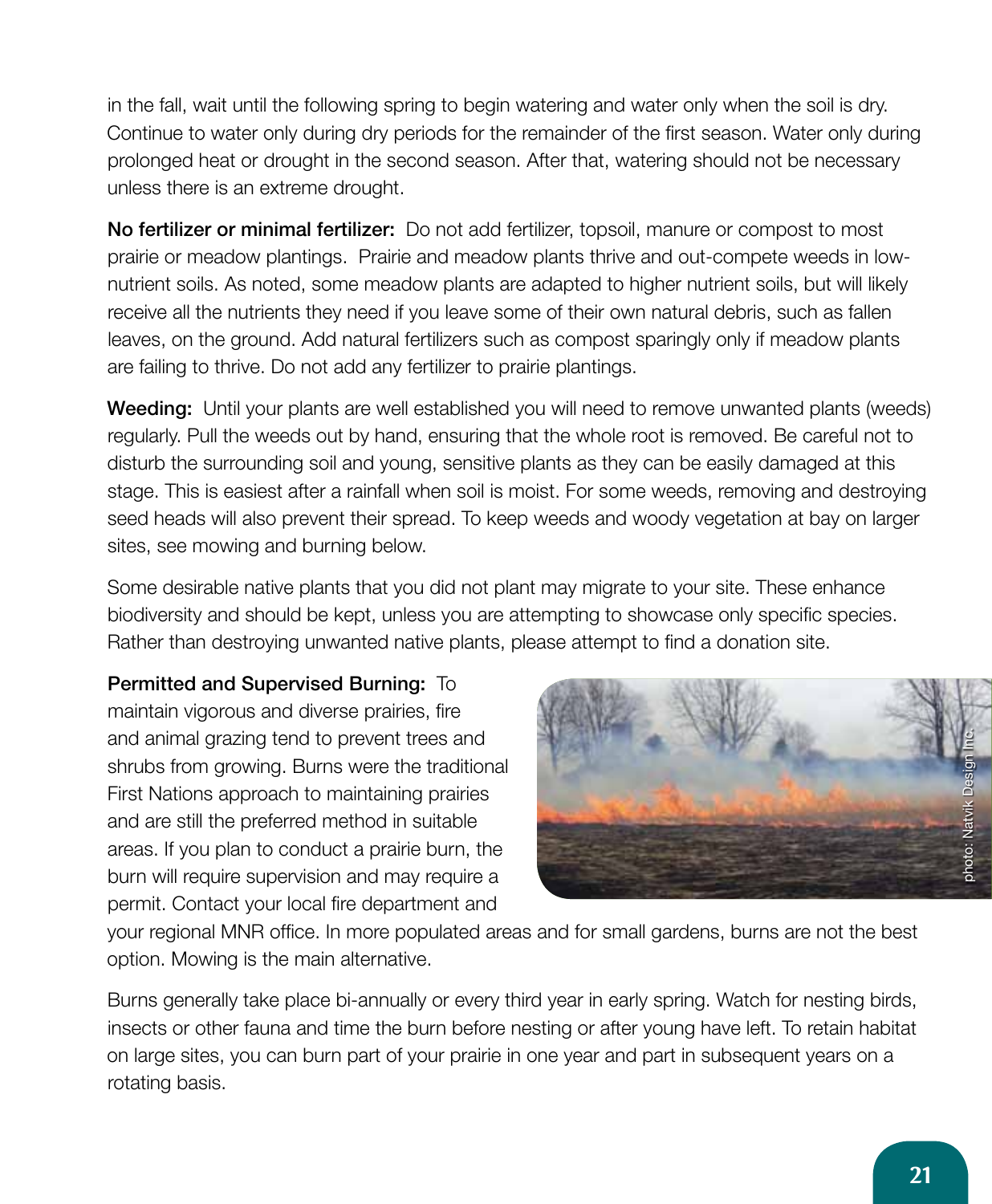**Mowing:** If burns are not desirable, you can achieve a similar result by mowing or cutting down your prairie plants each spring for the first two to three years, followed by rotational mowing every two to three years in spring. To maintain habitat, rotate mowed areas each year. Follow similar guidelines for timing as for burns. After mowing, gently rake off debris to expose the soil and young seedlings to the warm sun.

Meadow gardens can be maintained by cutting or hand pulling undesirable woody vegetation. On larger sites, occasional mowing of pervasive weeds in early spring may prove helpful. Set your mower to 20 cm (8") or higher to avoid mowing emerging native meadow species. Hand trimming with clippers, a weed trimmer, or a scythe will also work. As noted above, leave different areas unmowed each year. Woody species, especially dogwoods or willows, should be pulled or dug out.

**Mulching:** If you are using mulch around groupings of plants, maintain a 6-8 cm (2-3") layer on the ground between plants and top up as necessary, usually one or two times per year. Do not let the mulch touch individual plants or plant stems as this can cause disease or moulds. Leave a minimum 6 cm (2") gap around the stem of each plant.

**Over-wintering:** Leave dried plants and seed heads standing through the winter. They will provide an interesting feature throughout the snowy months, as well as food and shelter for birds and insects.

Although prairies and meadows will always need and deserve some special care, the amount of maintenance required will reduce over time. You can sit back and enjoy the wondrous habitat that you created and know that you are helping our cities, rural areas and our watershed to remain green and healthy.

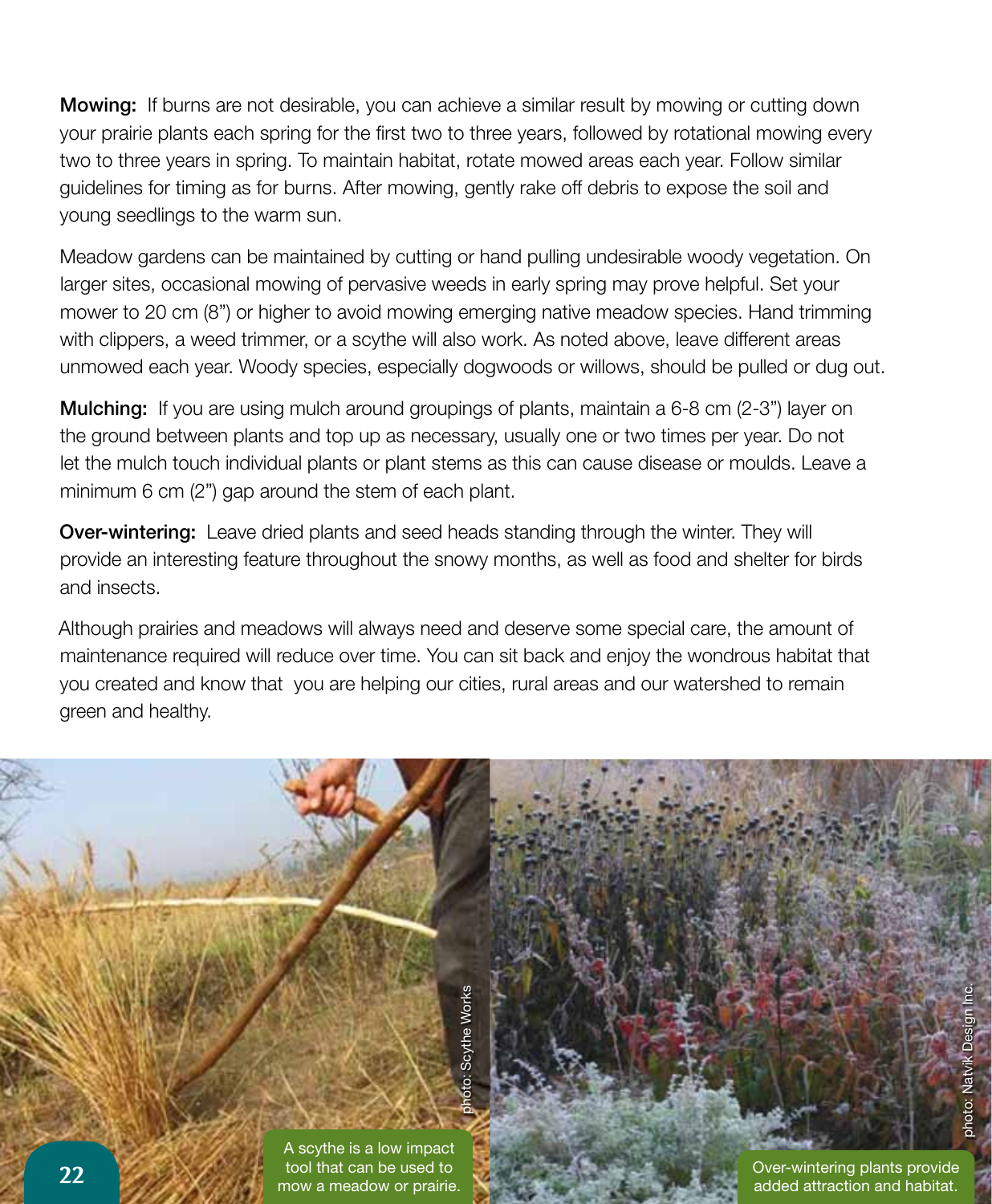## **References and Additional Resources**

Credit Valley Conservation website www.creditvalleyca.ca

- Ecological Landscaping Resources www.creditvalleyca.ca/landscaping
- Greening Corporate Grounds Program www.creditvalleyca.ca/gcg
- Your Green Yard Program www.creditvalleyca.ca/ygy
- Countryside Stewardship www.creditvalleyca.ca/countrysidestewardship
- *Ecological Service Providers (pdf)* www.creditvalleyca.ca/ecoproviders
- *Native Plant Nurseries and Seed Sources (pdf)* www.creditvalleyca.ca/nurseries
- *Native Prairie & Meadow Plants for Landscaping* www.creditvalleyca.ca/prairiemeadow
- *Native Woodland Gardens for Homes* www.creditvalleyca.ca/reswoodland
- *Native Woodland and Forest Plantings for Businesses* www.creditvalleyca.ca/corpwoodland
- *The Most Unwanted Invasive Garden Plants (pdf)* www.creditvalleyca.ca/unwanted-invasive-garden-plants
- Low Impact Development (for Stormwater)www.creditvalleyca.ca/low-impact-development-support
- Plants, Animals and Communities www.creditvalleyca.ca/plants-animals-communities

City of Brampton website. *Brampton Grow Green; Trees, Plants and Flowers, Pests and Disease www.brampton.ca* 

City of Mississauga website. *Living Green Master Plan; Natural Areas Survey; Urban Forestry* www.mississauga.ca

Region of Peel website. *Peel Climate Change Strategy; Water Smart Peel* www.peelregion.ca

1996. Daigle, Jean-Marc and Donna Havinga. *Restoring Nature's Place: A Guide to Naturalizing Ontario Parks and Greenspace*. Schomberg: Ecological Outlook and Ontario Parks Association. Available from info@ecologicaloutlook.ca

2000. Delaney, Kim et al. *Planting the Seed: A Guide to Establishing Prairie and Meadow Communities in Southern Ontario.* Toronto: Environment Canada. Available at www.on.ec.gc.ca/wildlife/docs/doc-planting-prairie-e.html

2004. Havinga, Donna for Canada Mortgage and Housing (CMHC). *Get to Know Your Soil* fact sheet. Ottawa: CMHC. www.cmhc-schl.gc.ca/en/co/maho/la/la\_001.cfm

2004. Healthy Home Services Inc. for Toronto Public Health. "Pest Management the Natural Way" in *Pesticide Free: A Guide to Natural Lawn and Garden Care*. Toronto: City of Toronto. Available at www.toronto.ca/health/pesticides/pdf/ natural\_lawn\_guide5.pdf

1998. Rodger, Lindsay. *Tallgrass Communities of Southern Ontario: A Recovery Plan.* Ontario Ministry of Natural Resources and World Wildlife Fund: Toronto

1992. United Nations. *Convention on Biological Diversity (CBD).* Available at www.cbd.int/convention

#### **Organizations**

Canadian Business and Biodiversity Council. www.businessbiodiversity.ca Ecological Landscaping Association (USA). www.ecolandscaping.org Environment Canada. www.ec.gc.ca Evergreen. www.evergreen.ca Landscape Ontario. www.horttrades.com North American Native Plant Society. www.nanps.org Ontario Ministry of Environment. www.ene.gov.on.ca Ontario Ministry of Natural Resources. www.mnr.gov.on.ca Ontario Society for Ecological Restoration. www.serontario.org Organic Landscape Association. www.organiclandscape.org Partners in Project Green. www.partnersinprojectgreen.com Prairie Habitats Inc. www.prairiehabitats.com (seeds are not suitable for S. Ont. but a good source of information and equipment) Tallgrass Ontario. www.tallgrassontario.org

© 2013, Credit Valley Conservation. For permission to reprint or post on a website contact Urban Outreach at CVC.